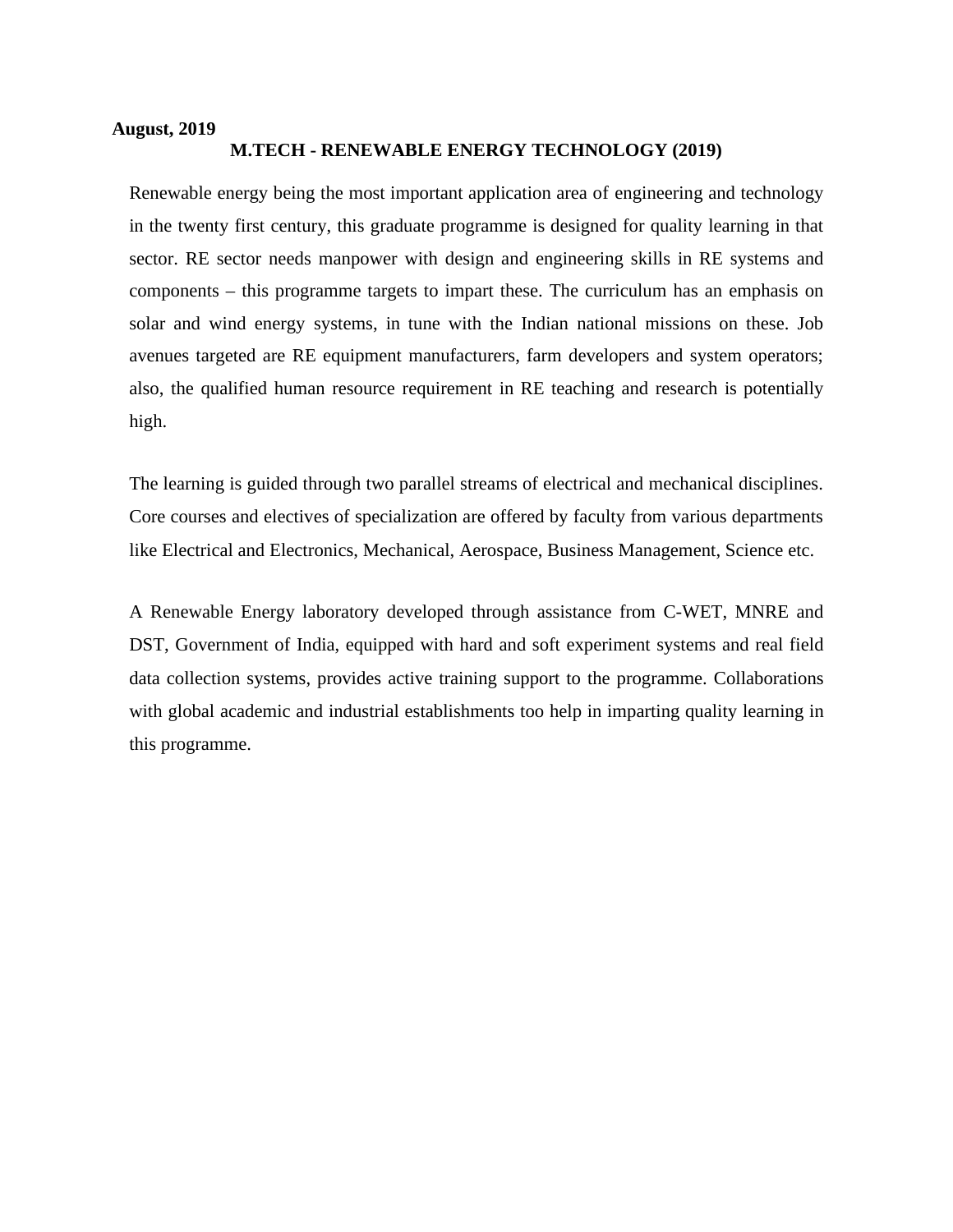# **Curriculum**

## **First Semester**

| Course Code           | Type      | <b>Course Title</b>                              | <b>LTP</b>  | Cr  |
|-----------------------|-----------|--------------------------------------------------|-------------|-----|
| 19MA607               | <b>FC</b> | <b>Probability Statistics and Random Process</b> | $3 - 1 - 0$ |     |
| 19RE601               | FC        | <b>Electronic Instrumentation Systems</b>        | $3 - 0 - 2$ |     |
| 19RE611               | <b>SC</b> | <b>Solar Energy</b>                              | $3-0-0$     | 3   |
| 19RE612               | <b>SC</b> | Bio and Hydro Energy Sources                     | $3-0-0$     | 3   |
| 19RE613               | <b>SC</b> | <b>Soft Computing</b>                            | $2 - 0 - 2$ | 3   |
|                       | E         | Elective I                                       | $3-0-0$     | 3   |
| 19RE621               | <b>SC</b> | Renewable Energy Laboratory I                    | $0-1-2$     | 2   |
| 19HU601               | HU        | Amrita Values Program*                           |             | P/F |
| 19HU602               | HU        | Career Competency I*                             |             | P/F |
| 22<br>Total for Sem I |           |                                                  |             |     |

\*Non-Credit Course

# **Second Semester**

| Course Code | Type      | Course Title                                        | L T P       | Cr             |
|-------------|-----------|-----------------------------------------------------|-------------|----------------|
| 19RE602     | <b>FC</b> | <b>Energy Economics and Renewable Energy Policy</b> | $3 - 0 - 0$ | 3              |
| 19RE614     | <b>SC</b> | <b>Energy Management</b>                            | $3 - 0 - 0$ | $\overline{3}$ |
| 19RE615     | <b>SC</b> | Wind Energy                                         | $3 - 0 - 0$ | 3              |
|             | E         | Elective II / Live-in Labs**                        | $3 - 0 - 0$ | 3              |
|             | E         | Elective III                                        | $3 - 0 - 0$ | 3              |
|             | E         | <b>Elective IV</b>                                  | $3 - 0 - 0$ | $\overline{3}$ |
| 19RM600     | <b>SC</b> | <b>Research Methodology</b>                         | $2 - 0 - 0$ | 2              |
| 19RE622     | <b>SC</b> | Renewable Energy Laboratory II                      | $0 - 0 - 4$ | 2              |
| 19HU603     | HU        | <b>Career Competency II</b>                         | $0 - 0 - 2$ |                |
|             |           | Total for Sem II                                    |             | 23             |

# **Third Semester**

| Course Code | Tvpe | Course Title        | тp | ◡ |
|-------------|------|---------------------|----|---|
| 19RE798     |      | <b>Dissertation</b> |    |   |
|             |      | Total for Sem III   |    |   |

# **Fourth Semester**

| Course Code             | Tvpe | Course Title        | I TP |  |
|-------------------------|------|---------------------|------|--|
| 19RE799                 |      | <b>Dissertation</b> |      |  |
| Total for Sem IV        |      |                     |      |  |
| Total for the programme |      |                     |      |  |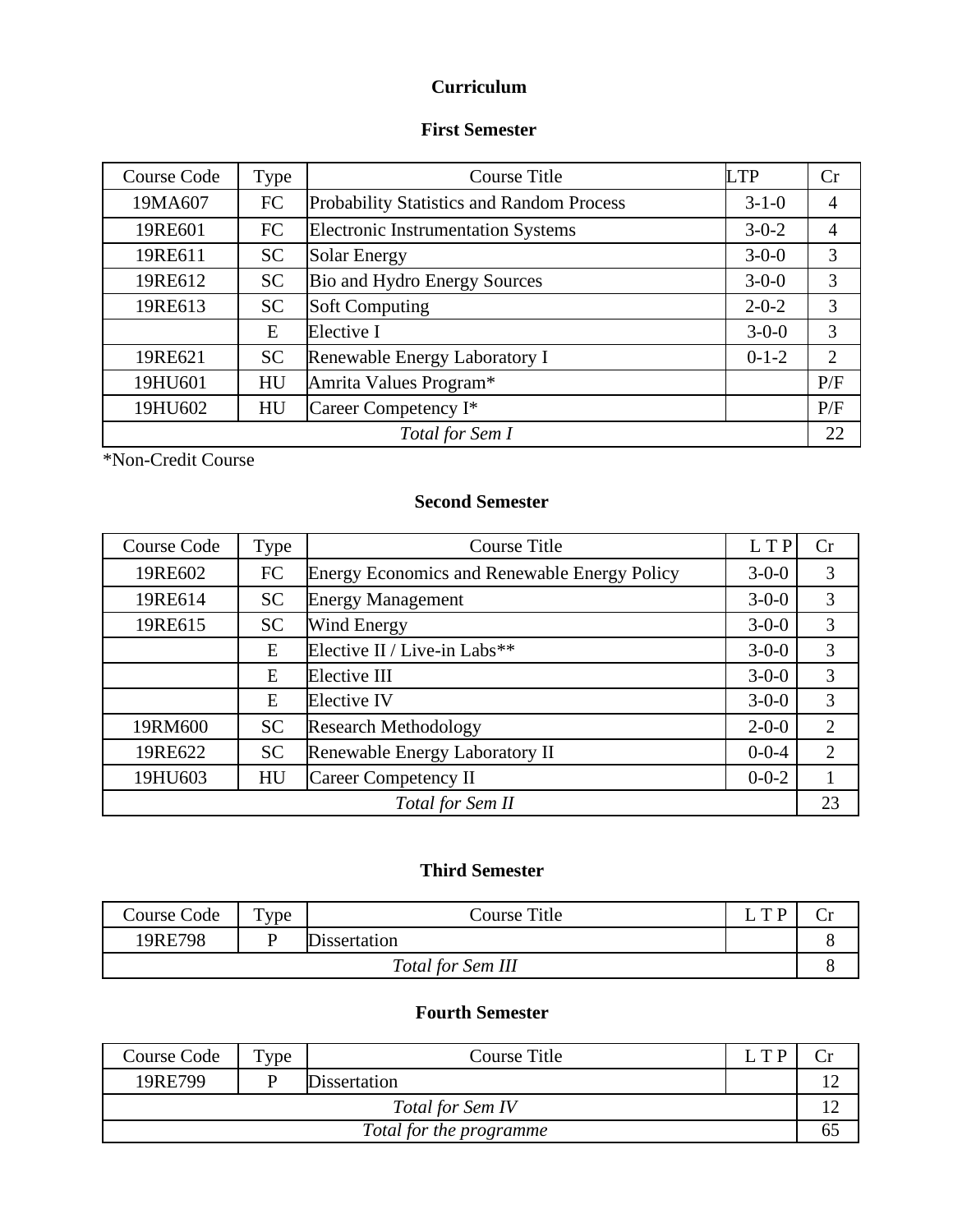| Course Code | Course Title                                        | LTP         |               |
|-------------|-----------------------------------------------------|-------------|---------------|
| 19MA607     | <b>Probability Statistics and Random Process</b>    | $3 - 1 - 0$ |               |
| 19RE601     | <b>Electronic Instrumentation Systems</b>           | $3-0-2$     |               |
| 19RE602     | <b>Energy Economics and Renewable Energy Policy</b> | $3-0-0$     | $\mathcal{R}$ |

# **List of Courses Foundation Core**

# **Subject Core**

| <b>Course Code</b> | <b>Course Title</b>            | <b>LTP</b>  | Сr                          |
|--------------------|--------------------------------|-------------|-----------------------------|
| 19RE611            | Solar Energy                   | $3 - 0 - 0$ | 3                           |
| 19RE612            | Bio and Hydro Energy Sources   | $3 - 0 - 0$ | 3                           |
| 19RE613            | <b>Soft Computing</b>          | $2 - 0 - 2$ | 3                           |
| 19RE614            | <b>Energy Management</b>       | $3 - 0 - 0$ | 3                           |
| 19RE615            | Wind Energy                    | $3 - 0 - 0$ | 3                           |
| 19RM600            | <b>Research Methodology</b>    | $2 - 0 - 0$ | $\mathcal{D}$               |
| 19RE621            | Renewable Energy Laboratory I  | $0-1-2$     | $\mathcal{D}_{\mathcal{L}}$ |
| 19RE622            | Renewable Energy Laboratory II | $0 - 0 - 4$ |                             |

#### **Electives**

| <b>Course Code</b> | <b>Course Title</b>                                                          | <b>LTP</b>  | Cr |
|--------------------|------------------------------------------------------------------------------|-------------|----|
| 19PE718            | <b>Power System Modeling</b>                                                 | $3 - 0 - 0$ | 3  |
| 19RE701            | Solar Thermal Engineering                                                    | $3-0-0$     | 3  |
| 19PE705            | <b>Electrical Machine Analysis Using Finite Element</b><br>Analysis          | $3 - 0 - 0$ | 3  |
| 19PE709            | Programmable Logic Controllers                                               | $3 - 0 - 0$ | 3  |
| 19PE716            | Power System Operation and Control                                           | $2 - 0 - 2$ | 3  |
| 19RE702            | Power Electronics for Energy Systems                                         | $3 - 0 - 0$ | 3  |
| 19RE703            | Flexible AC and High Voltage DC Transmission<br><b>Systems</b>               | $3 - 0 - 0$ | 3  |
| 19RE704            | <b>Aerodynamics and Wind Turbines</b>                                        | $3 - 0 - 0$ | 3  |
| 19RE705            | <b>Wind Electric Generators</b>                                              | $3 - 0 - 0$ | 3  |
| 19RE706            | <b>Applied Computational Fluid Dynamics</b>                                  | $3 - 0 - 0$ | 3  |
| 19RE707            | <b>Energy Storage Systems</b>                                                | $3 - 0 - 0$ | 3  |
| 19RE708            | <b>Smart Grid</b>                                                            | $2 - 1 - 0$ | 3  |
| 19RE709            | <b>Electrochemical Energy Systems</b>                                        | $3 - 0 - 0$ | 3  |
| 19RE710            | <b>Project Management</b>                                                    | $3 - 0 - 0$ | 3  |
| 19RE711            | <b>Energy Forecasting and Modeling</b>                                       | $3 - 0 - 0$ | 3  |
| 19RE712            | Ocean Energy Conversion                                                      | $3-0-0$     | 3  |
| 19RE713            | Computational Optimization Theory - Linear and Non-<br><b>Linear Methods</b> | $3 - 0 - 0$ | 3  |
| 19RE714            | <b>Electric Power Quality</b>                                                | $3 - 0 - 0$ | 3  |
| 19RE715            | <b>Distributed Generation</b>                                                | $3 - 0 - 0$ | 3  |

# **Project Work**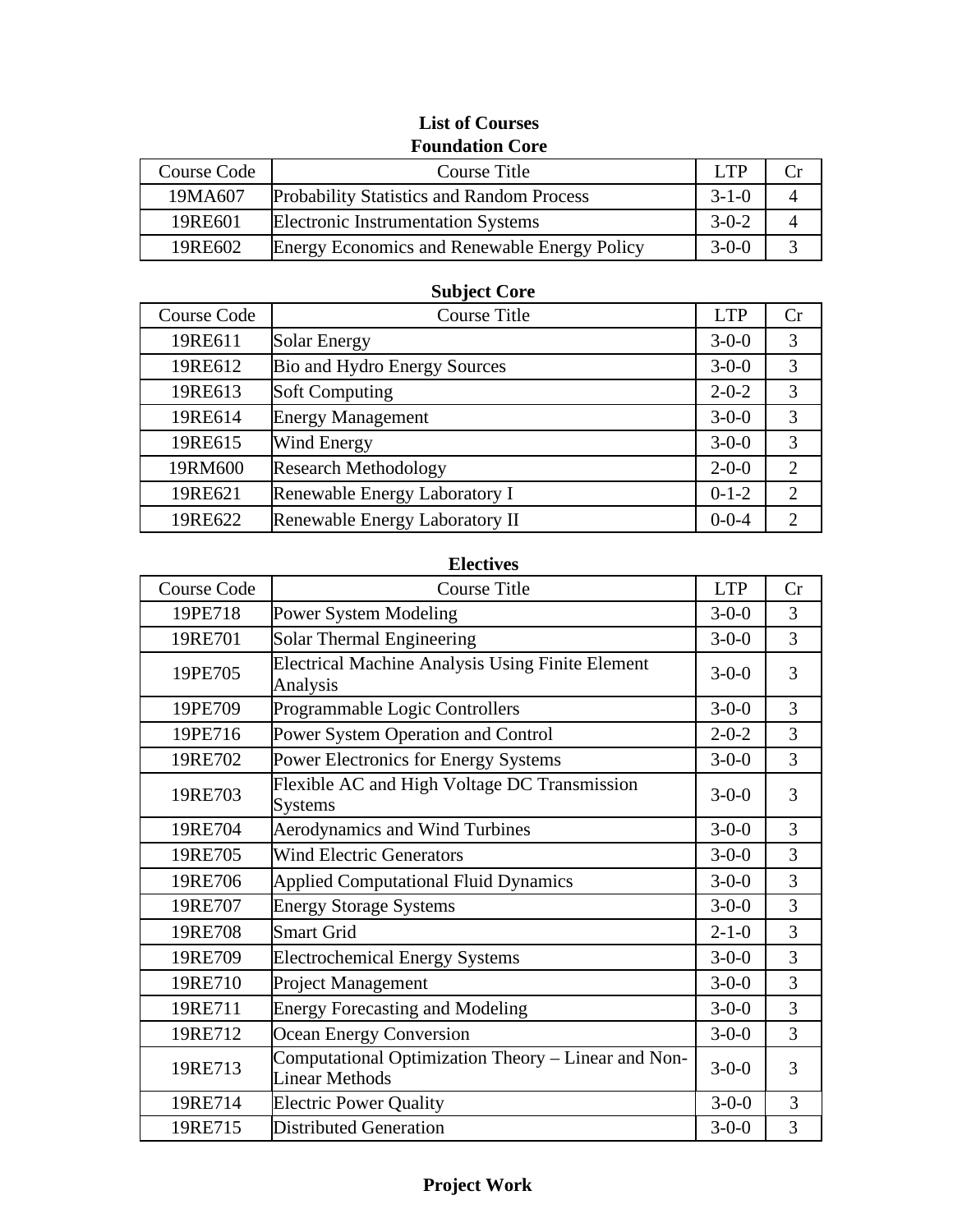| Course Code | Course Title        | T D |  |
|-------------|---------------------|-----|--|
| 19RE798     | <b>Dissertation</b> |     |  |
| 19RE799     | <b>Dissertation</b> |     |  |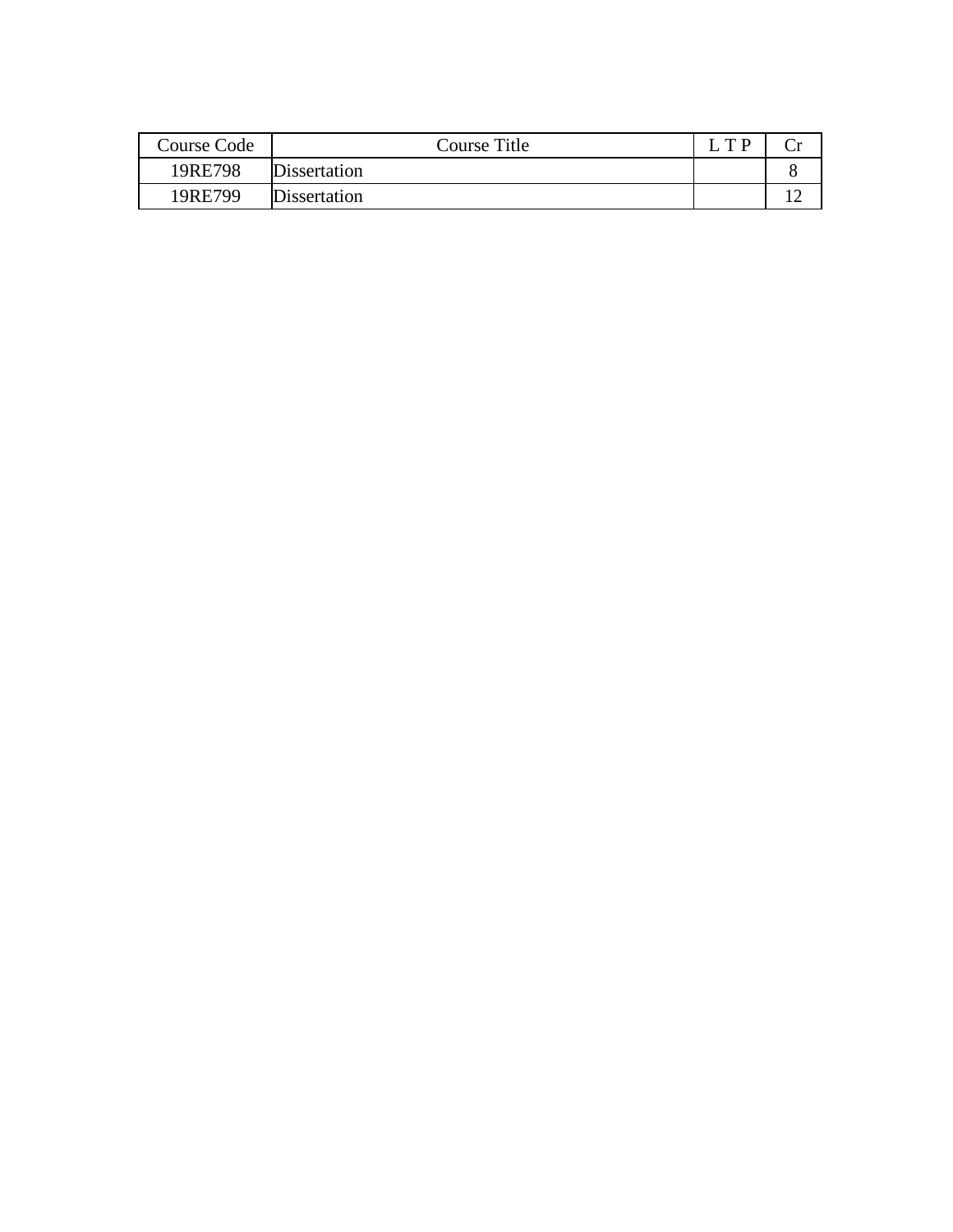# **19MA607 PROBABILITY STATISTICS ANDRANDOM PROCESS 3-1-0-4**

#### **Course Objectives:**

• Understand and apply the concepts of Random variables, Regression Estimation, Random Processand special distributions

#### **Course Outcome (CO)**

| CO.1 | Understanding of the concepts of Random variables of one and two dimensions, the<br>connected<br>probability distributions, mean, variance and their real time applications |
|------|-----------------------------------------------------------------------------------------------------------------------------------------------------------------------------|
| CO.2 | Knowledge of the significance of the theory of estimation, Test of Hypothesis, Interval<br>Estimation, etc.                                                                 |
| CO.3 | Knowledge of the linear relationship between two random variables and the<br>relationship between<br>them using the linear Regression Estimation                            |
| CO.4 | Knowledge of the basic concepts of the Random Process and various special<br>distributions                                                                                  |
| CO.5 | Understanding of the concepts of spectral density and ergodicity of random process                                                                                          |
| CO.6 | Knowledge of the Markov process and chain and its significance in practical problems.                                                                                       |

Review: Sample Space and Events, Interpretations and Axioms of Probability, Addition rules, Conditional Probability, Multiplication and Total Probability rules, Independence, Bayes theorem.

Discrete Random variables, Probability Distributions and Probability mass functions, Cumulative Distribution functions, mathematical expectation and variance, Standard distributions - discrete distributions - binomial, Poisson and geometric distributions continuous distributions - uniform, exponential, Normal distributions - Chebyshev's theorem. Joint, marginal and conditional probability distributions for discrete and continuous cases, independence, expectation of two dimensional random variables, conditional mean and variance, Simple linear Regression, Properties of least square estimators, least squares method for estimation of regression coefficients, Correlation, properties of correlation coefficient. Point Estimation, Sampling Distributions and Central limit theorem, Method of Maximum likelihood Estimation -Confidence Interval on the mean of a Normal Distribution with Variance known and unknown, - Confidence interval on the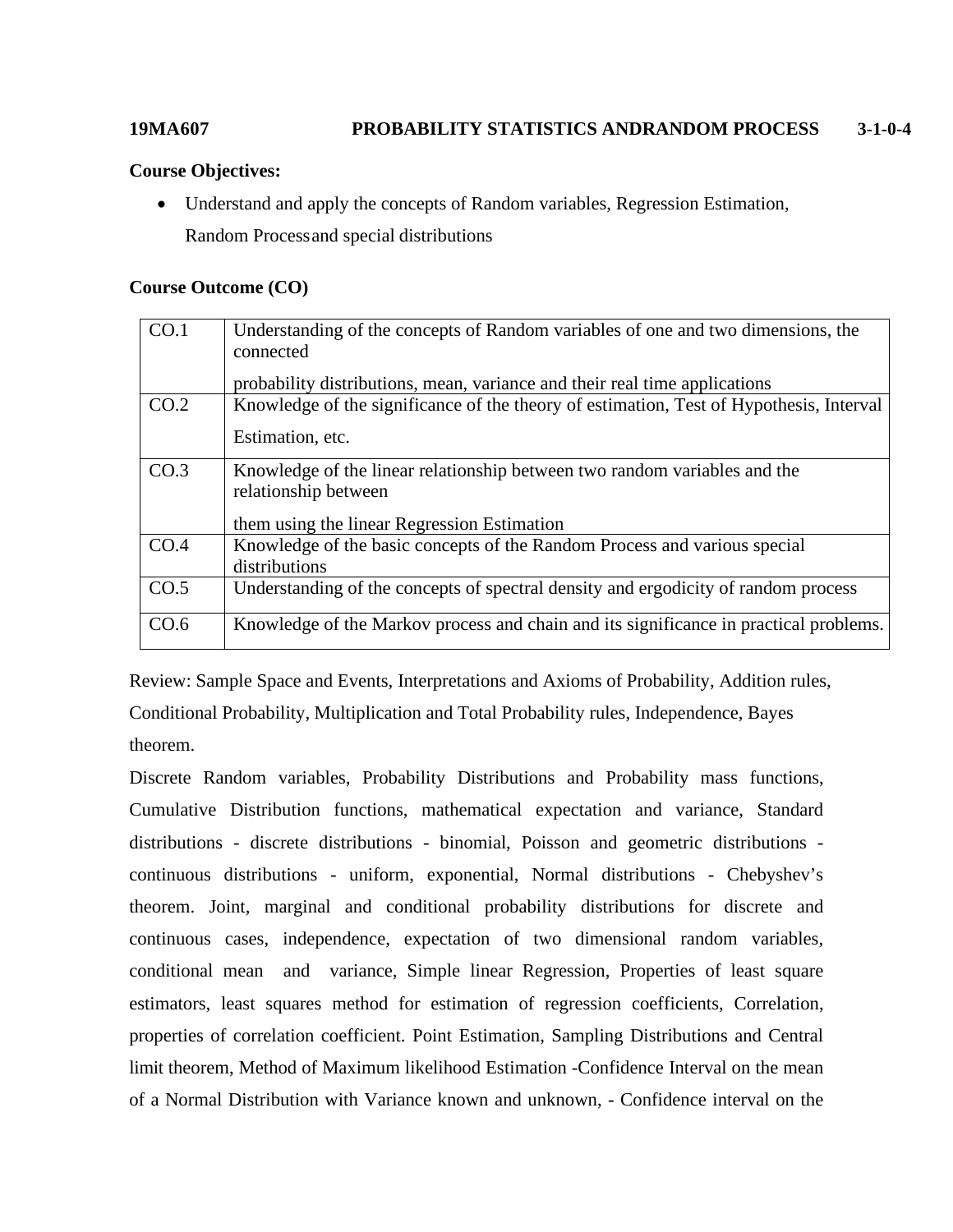variance and ratio of variances. Confidence interval for Population Proportion. Hypothesis Testing, Tests on the Mean of a Normal Distribution with Variance known and unknown - Tests on a Population Proportion - Tests on the variance -Test for Goodness of fit, Contingency table . Charts- BAR chart, Pi-chart central measures for given data, Correlations and regressions, Test of Hypothesis.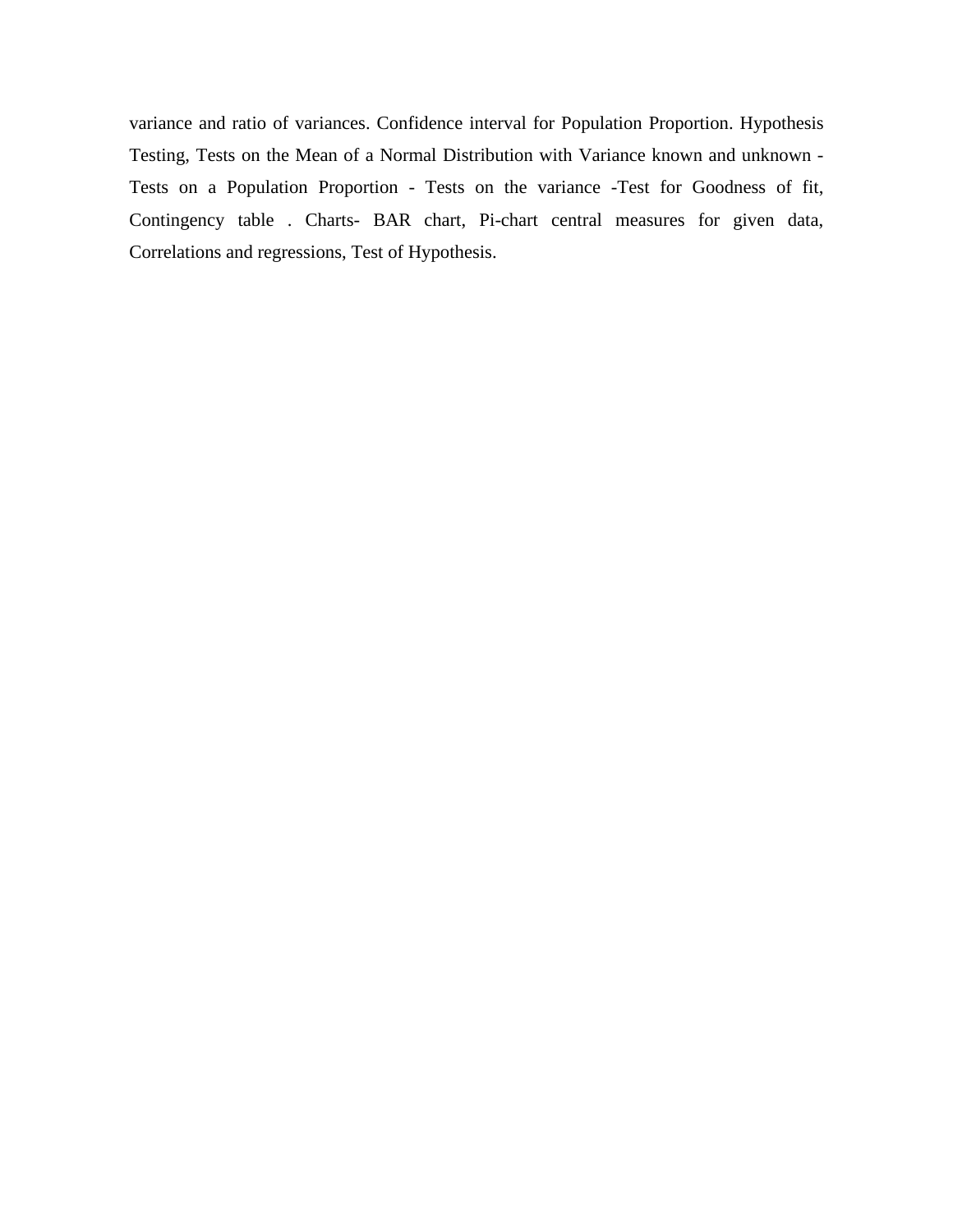Random Processes: General concepts and definitions-Stationarity in random processautocorrelation and properties-Poisson points, Poisson and Gaussian processes-Spectrum estimation- Ergodicity and mean Ergodic theorem-Power spectral density and properties. Markov processes –Markov Chains – Transition Probability matrix- Classification of states-Limiting Distributions.

# **TEXT BOOKS / REFERENCES:**

- 1. Douglas C. Montgomery and George C. Runger, "*Applied Statistics and Probability for Engineers*", John Wiley and Sons Inc., 2005.
- 2. Roy D. Yates, *"Probability and Stochastic Processes A Friendly Introduction for Electrical and Computer Engineers"* Second EditionJohn Wiley and Sons Inc., 2005.
- 3. Ravichandran, J. "*Probability and Statistics for Engineers*",Wiley India, 2012.

# **19RE601 ELECTRONIC INSTRUMENTATION SYSTEMS 3-0-2-4**

### **Course Objectives:**

- Understand the requirements of measurement and instrumentation
- Learn principles of transducers
- Design signal conditioning circuits
- Design microcontroller based measurement and control circuits
- Familiarize with PLC system and its applications

### **Course Outcome(CO)**

| CO.1 | Understanding of the basic concepts of measurement and instrumentation systems      |
|------|-------------------------------------------------------------------------------------|
| CO.2 | Understanding of the operation and specifications of Transducers                    |
| CO.3 | Ability to design the signal conditioning units                                     |
| CO.4 | Ability to apply concepts of microcontroller for measurement and control processes. |
| CO.5 | Familiarity on counters and timers of PLC for control applications                  |

Measuring systems - classification, static and dynamic characteristics, errors, calibration and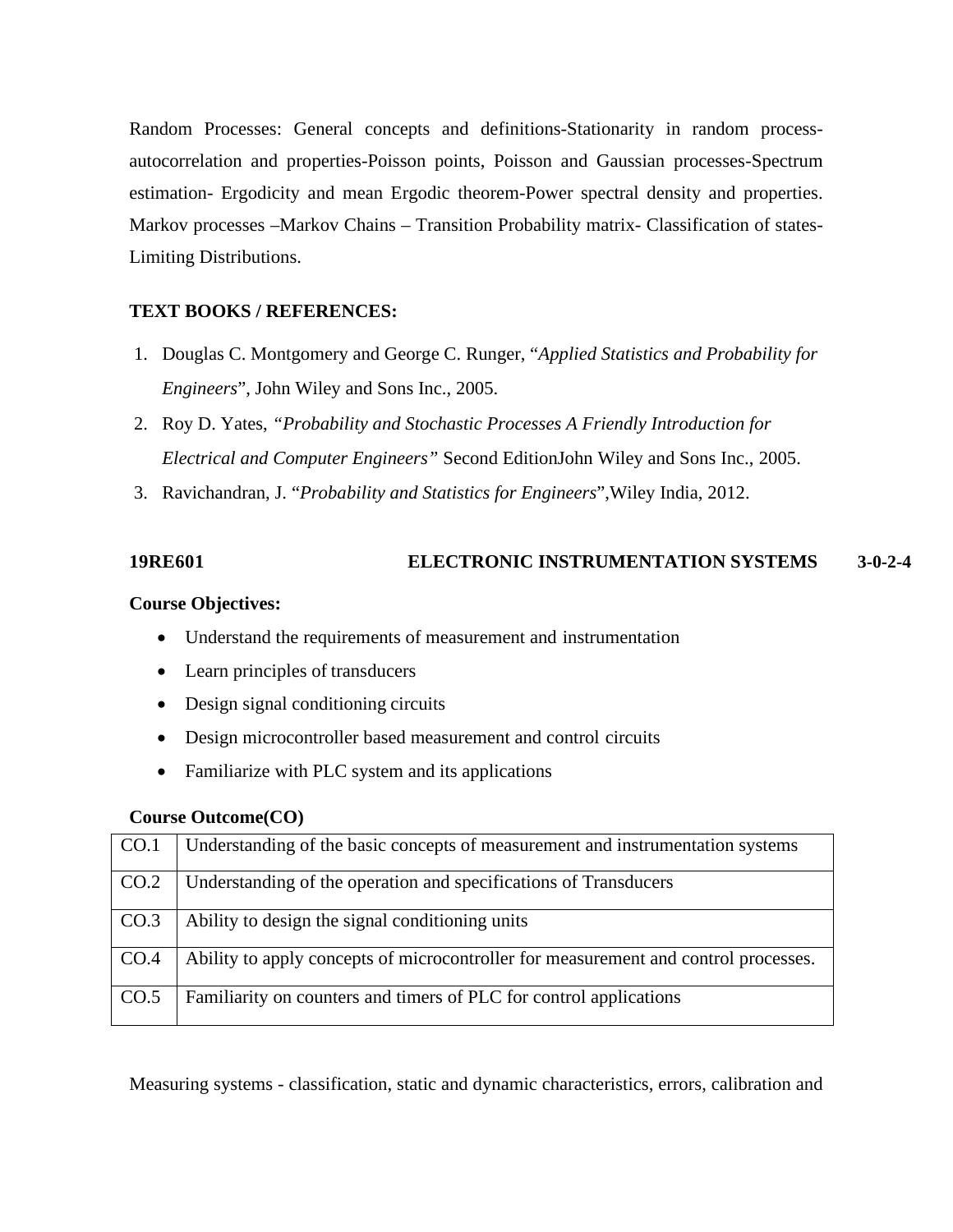standards. Mechanical transducers: pressure measurement- diaphragms; torque measurement, strain gauge. Vibration measurement. Anemometers – cup, hot wire, SODAR, LIDAR. Sunshine recorder, pyranometer, pyrheliometer.GIS.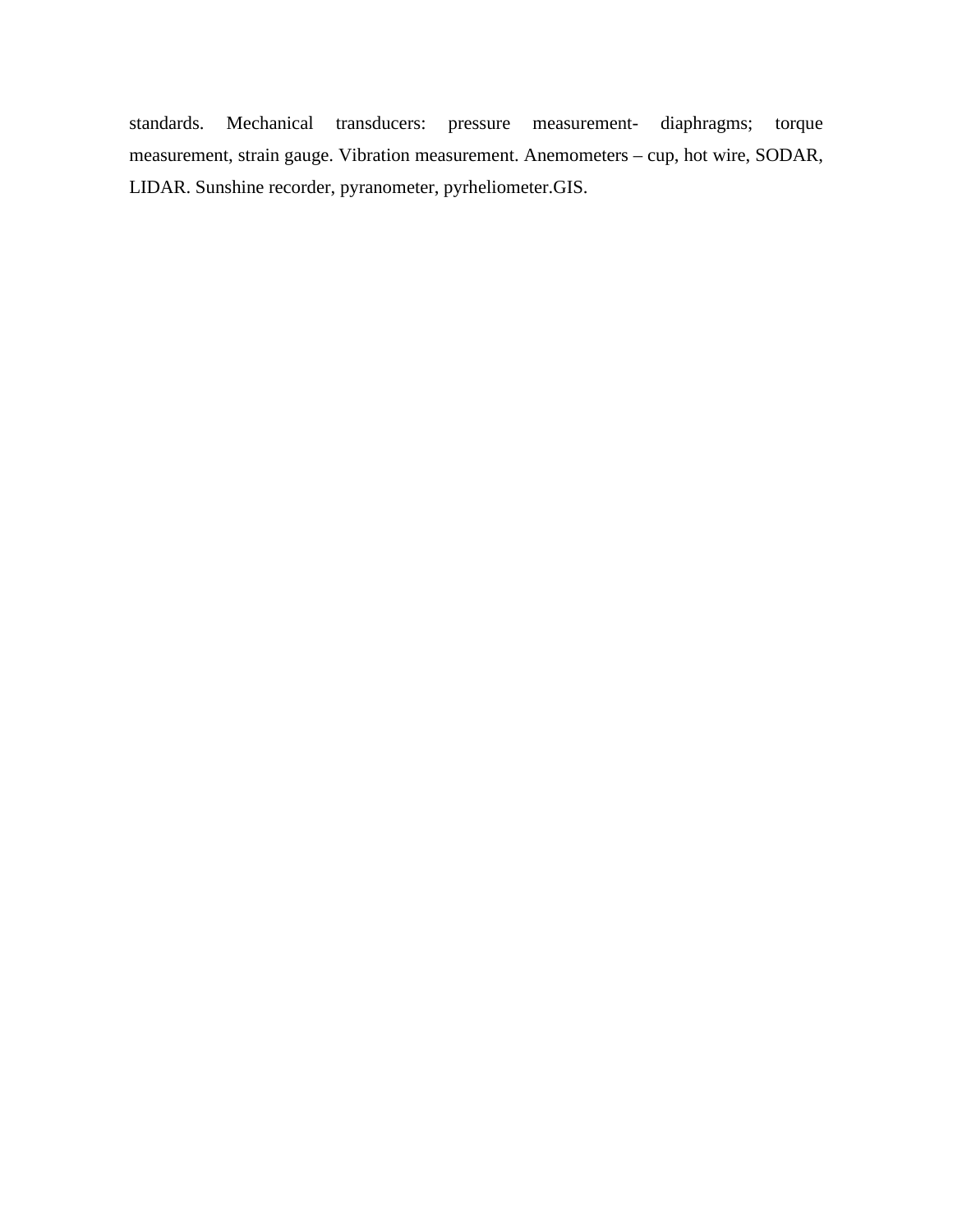Passive electrical transducers: Resistive, thermal radiation detectors, hotwire resistance, resistive displacement, resistive strain, resistive pressure, linear variable differential transformer.

Active electrical transducers: Thermoelectric-thermocouples, RTD, piezoelectric, Hall Effect, digital displacement, photo electric. Level, flow measurements, SCADA, Smart meters (net metering), Phasor measurement unit, basic measurements/sensing with ADC,CCP modules in PIC microcontrollers.

PLC: architecture, programming, ladder diagram, communications and networking, selection and installation. Communication Technologies: wired, wireless. RF -Zigbee, Bluetooth, WiFi, Ethernet, GSM, GPRS.Data acquisition systems, data loggers.

# **TEXT BOOKS/ REFERENCES:**

1. D.V.S.Murty, "*Transducers and Instrumentation*", Second Edition, Prentice-Hall of India Private Limited, 2008.

2. ArunK.Ghosh, "*Introduction to Measurements and Instrumentation*", Third Edition, PHI Learning Private Limited, 2009.

3. S. K. Singh, "*Computer Aided Process Control*", Prentice-Hall of India Private Limited, 2003.

4. William Stallings, "*Wireless Communications and Networks*", Second Edition, Pearson Education, 2005.

**19RE611 SOLAR ENERGY 3-0-0-3**

# **Course Objectives:**

- Understand the fundamentals of solar energy conversion and familiarize with solar geometry
- Design PV systems and analyze performance
- Familiarize with solar energy policies and costing.

| CO.1 | Understanding of properties of solar energy resource, PV and ST system<br>operation and component |
|------|---------------------------------------------------------------------------------------------------|
|      | specifications                                                                                    |
| CO.2 | Computation of circuit parameters, solar geometry and cell/array performance<br>parameters        |
| CO.3 | Familiarization of PV installations, government policies and costing                              |
|      |                                                                                                   |
| CO.4 | Design of PV systems for domestic, commercial and industrial applications                         |
|      |                                                                                                   |
| CO.5 | Analysis of PV systems performance based on performance indices                                   |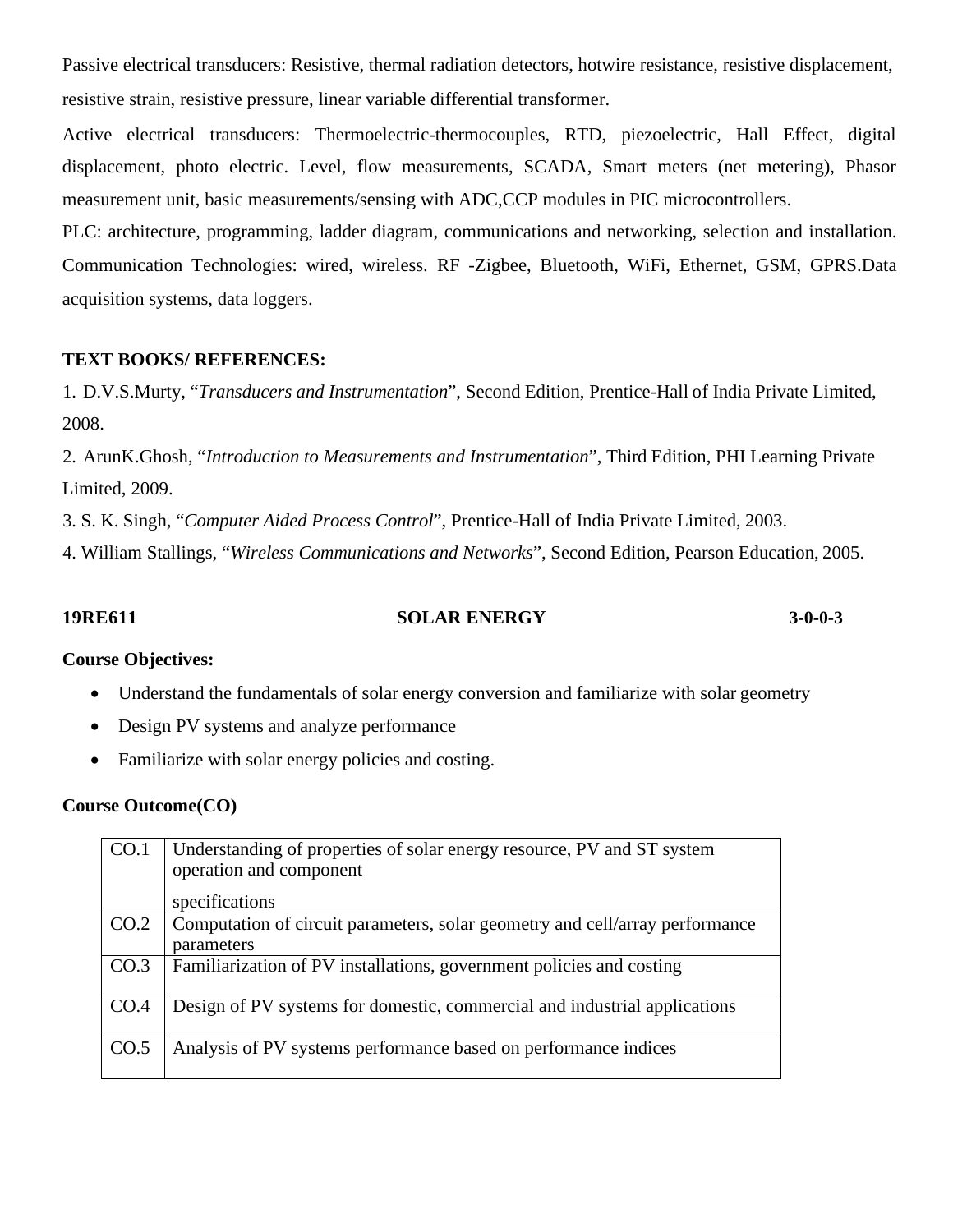History of Solar Energy, Properties of Sun Light- Solar Radiation - Solar Radiation– Atmospheric effects - Solar Geometry - Measuring Instruments - Estimation of Solar Radiation.

Solar Thermal Systems: Solar Thermal Collector and its types, Solar-thermal Energy Storage System, Applicationsof Solar Thermal System.

Solar cell physics & characteristics – dark and illuminate junctions,parasitic resistances, Irradiance and temperature effects, STC and NOCT conditions,Maximum power point.

PV cell architecture and fabrication steps, crystalline Si substrates, thin film deposition, amorphous Si, CIGS, CdTe etc., dye sensitized cell.

PV Module and Array –By pass and blocking diodes - Tilt angle and Sun Tracking.Balance of system components and their design – for stand alone and grid connected operation, MPPT Algorithms. Stand Alone PV System, Grid Connected PV System, Hybrid Systems.

Installation of SPV Systems; Cost analysis and pay back calculations; Environmental and safety issues.

# **TEXT BOOKS/ REFERENCES:**

1. Nelson J, "*The Physics of Solar Cell*", Imperial College Press, 2006.

2. Wenham SR, "*Applied Photovoltaic*", Second Edition, Earthscan Publications Ltd, 2007.

3. G.N. Tiwari, "*Solar Energy-Fundamentals, Design, Modeling and Applications*", Narosa Publishers, 2002.

4. F. Kreith and J.F. Kreider, "*Principles of Solar Engineering*", McGraw Hill, 1978.

5. John Twidell and Tony Weir, "*Renewable Energy Resources*", Second Edition, Taylor and Francis, 2005.

# **19RE612 BIO AND HYDRO ENERGY SOURCES 3-0-0-3**

# **Course Objectives:**

- Learn principles of extraction of energy from biomass and water
- Design bio and hydro power conversion systems
- Learn principles of tidal, wave and ocean thermal energy conversion

| CO.1 | Understanding the principles of extraction of energy from biomass and water |
|------|-----------------------------------------------------------------------------|
| CO.2 | Familiarity with various biomass conversion processes                       |
| CO.3 | Design of bio and hydro power generation systems                            |
| CO.4 | Familiarity with hydro power extraction from oceans                         |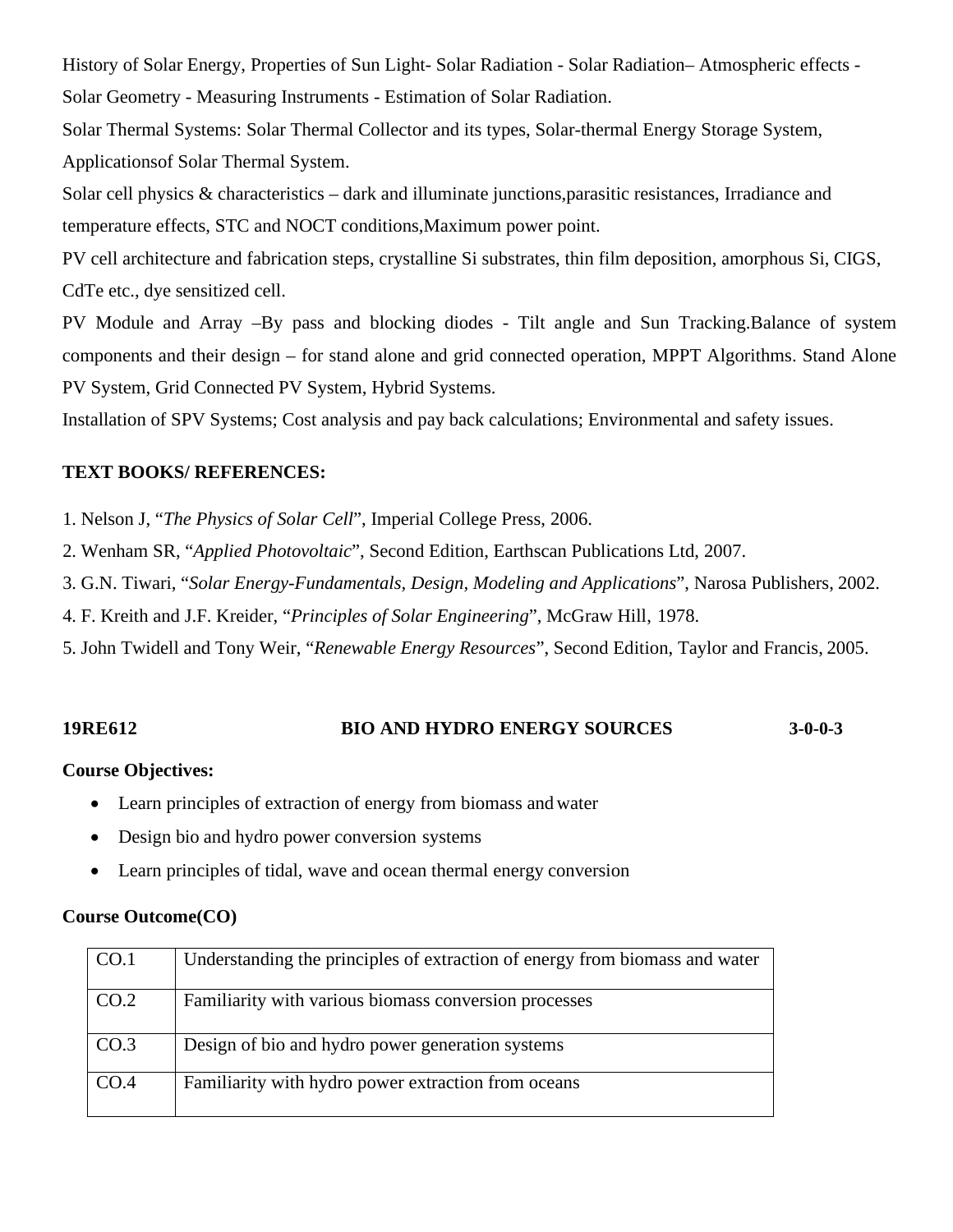Energy from biomass: sources, classification, conversion into fuels, photosynthesis, C3 and C4 plants on biomass production, physicochemical characteristics; CO2 fixation potential. Biomass resource assessment, biomass productivity study, waste land utilization through energy plantation. Biomass conversion process: biochemical - anaerobic digestion, biogas production mechanism and technology, types of digesters, design of biogas plants; chemical - hydrolysis and hydrogenation, bio-fuels, Biodiesel production, fuel characteristics; thermochemical - pyrolysis, combustion and gasification, gasifiers: updraft, downdraft, fluidized bed, biomass carbonization, natural draft and gasification based biomass stoves, gasification based power generation. Design of power plants.Hydrology, Selection of site, Resource assessment, Classification of Hydropower Plants, Small Hydropower Systems: mini, micro and pico systems, Pumped storage plants, Hydraulic Turbines: classification and operational aspects, elements of turbine, selection and design criteria, Planning of power house, Hydro power from oceans – Wave and Tidal power, Electronic load controller; environmental issues related to hydro projects.

### **TEXT BOOKS/ REFERENCES:**

1. Sorensen B., "*Renewable Energy*", Second Edition, Academic Press, 2000.

2. Ravindranath N. H. and Hall D. O., "*Biomass, Energy and Environment*", Oxford University Press, 1995.

3. Rosillo-Calle F. and Francisco R., "*The Biomass Assessment Handbook: Bioenergy for a SustainableEnvironment*", Earthscan, 2007.

4. Wagner H. and Mathur J, "*Introduction to Hydro Energy Systems: Basics, Technology and Operation*", Springer, 2011.

5. John Twidell and Tony Weir, "Renewable Energy Resources", Second Edition, Taylor and Francis, 2005. 6. M. M. Dandekar and K. N. Sharma, "Water Power Engineering", Vikas Publishing House Pvt. Ltd., Second Edition, 2014.

#### **19RE613 SOFT COMPUTING 2-0-2-3**

#### **Course Objectives:**

- To learn different soft computing techniques
- To introduce application of evolutionary algorithms to optimization problems
- To learn solution of real time problems using soft computing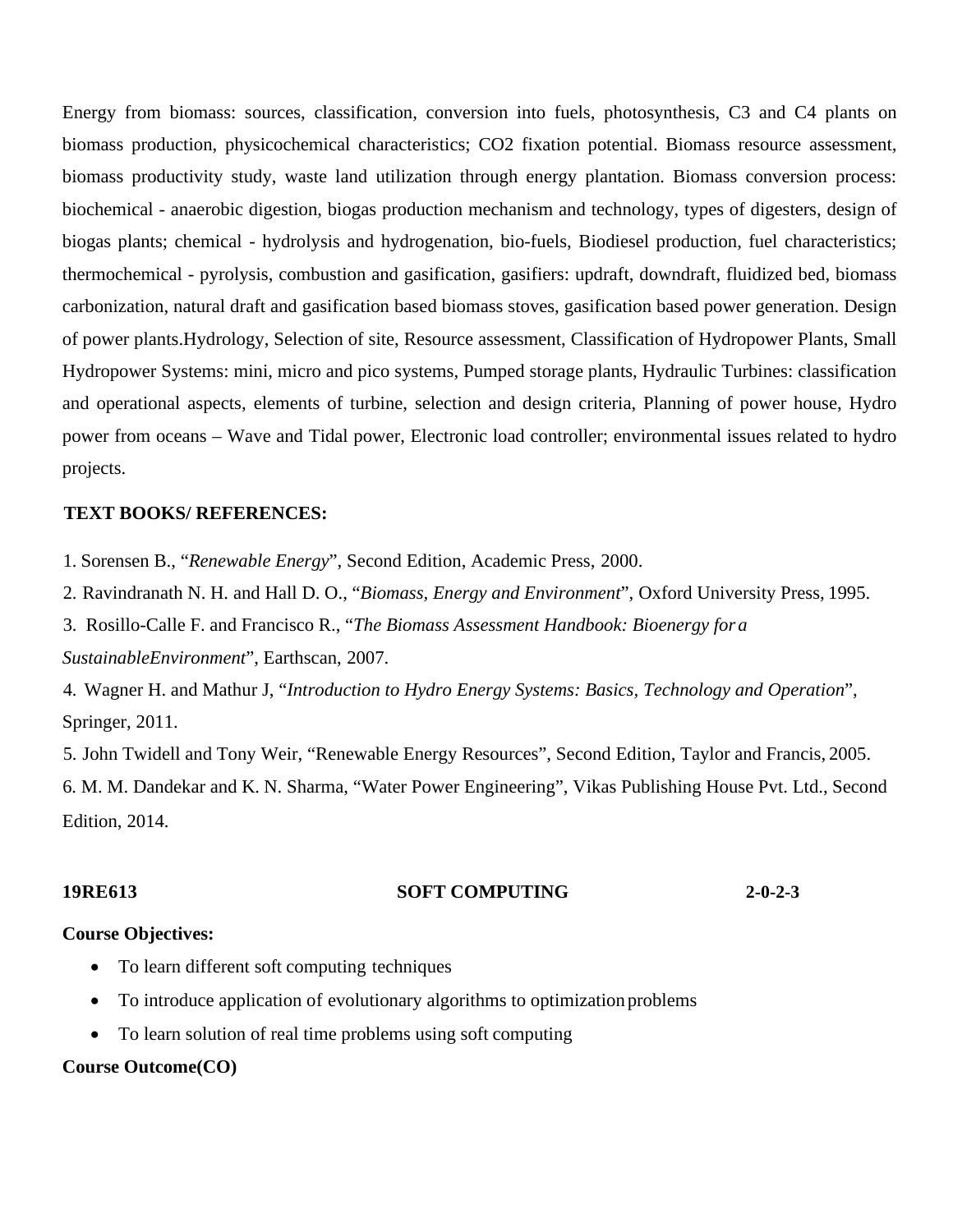| CO.1 | Apply neural networks to pattern classification and regression problems           |
|------|-----------------------------------------------------------------------------------|
| CO.2 | Solve engineering problems with uncertainty using fuzzy logic technique           |
| CO.3 | Apply evolutionary algorithms for optimization problems.                          |
| CO.4 | Apply software tools to solve real time problems by soft computing<br>techniques. |

Fuzzy Logic (FL) – Membership Functions – Fuzzifications and Defuzzifications – Fuzzy Relations – TSK Fuzzy Modeling*.*Neural Networks (NN) – Supervised and Unsupervised Learning – Hopfield – RBF Networks Kohonen Self Organizing Networks – Learning Vector Quantization – Hebbian Learning*.* Neuro-fuzzy models- adaptive neuro-fuzzy inference system (ANFIS)- Architecture – Hybrid Learning Algorithm – Learning Methods that Cross-fertilize ANFIS and RBFN - Applications. Genetic Algorithms– Random Search – Downhill Simplex Search. Introduction to Support Vector Machines – Classification and Regression – Typical Applications Integrating Various Soft Computing Tools.

# **TEXT BOOKS/ REFERENCES:**

1.Timothy Ross, "*Fuzzy Logic with Engineering Applications*", Second Edition, John Wiley and sons, 2004.

2. Simon Haykin, "*Neural Networks and Learning Machines*", Third Edition, Pearson Education, 2009.

3. K.F. Man, K.S. Tang and S. Kwong, "*Genetic Algorithms: Concepts and Applications*", IEEETransactions Industrial Electronics, Vol-3,1996.

4. Jan Komorowski, Lech Polkowski and AndrzejSkowron, "*Rough Sets:* 

*ATutorial*"[,http://Folli.Loria.Fr/Cds/1999/Library/Pdf/Skowron.Pdf](http://folli.loria.fr/Cds/1999/Library/Pdf/Skowron.Pdf)

# **19RE621 RENEWABLE ENERGY LABORATORY I 0-1-2-2**

### **Course Objectives:**

- Familiarize with the modelling, simulation and field testing of PV system and components
- Use domain specific software and instruments used in the energy sector.

| CO.1 | Hands on experience in PV systems, battery, etc                       |
|------|-----------------------------------------------------------------------|
| CO.2 | Field testing of PV systems and components                            |
| CO.3 | Modelling and simulation of PV systems and components                 |
| CO.4 | Familiarity in use of software like PV Syst and Matlab Simulink       |
| CO.5 | Skill is use of instruments like data loggers, irradiance meter, etc. |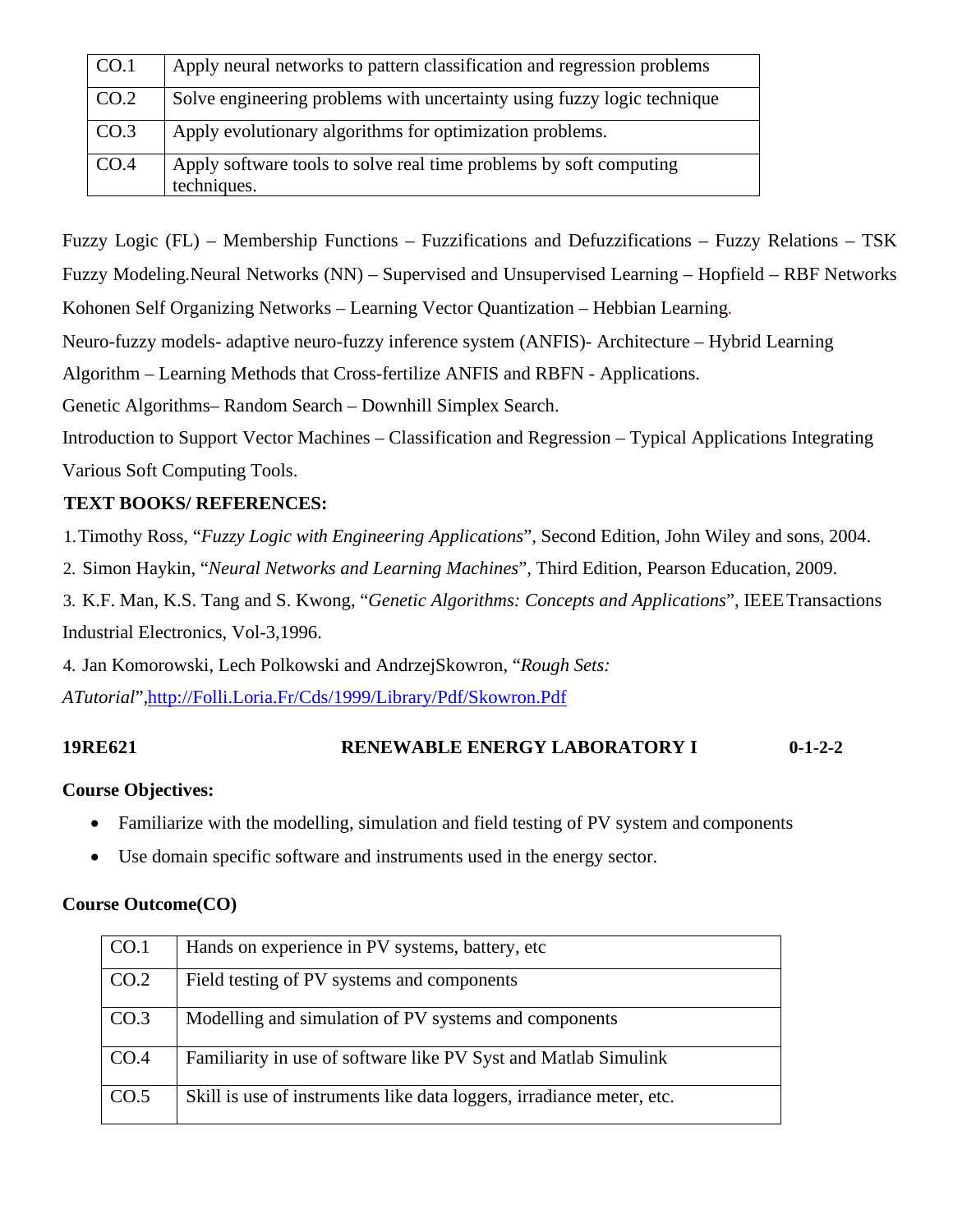Laboratory experiments on solar photovoltaic panels and modeling and simulation. Software based studies on grid-connected SPV.

## **18RE602 ENERGY ECONOMICS AND RENEWABLE ENERGY POLICY 3-0-0-3**

### **Course Objectives:**

- Learn basic economics concepts of demand, production and cost
- Compute techno-economic performance indices of energy conversion and end use systems
- Familiarize with global and national energy policies

### **Course Outcome(CO)**

| CO.1             | Understanding of the basic economics concepts of demand, production and cost |
|------------------|------------------------------------------------------------------------------|
| CO.2             | Computation of time value of money                                           |
| CO <sub>.3</sub> | Assessment of economic performance of industry/business                      |
| CO.4             | Familiarization of global and national energy policies                       |
| CO.5             | Techno-economic analysis of energy production/supply systems                 |

Energy economics: Basic concepts, Energy data and energy balance. Energy Accounting framework;

Economic theory of demand, production and cost market structure.

Costing: Time value of money – present worth and future worth; Economic performance indices – simple and discounted payback, Levelised cost - calculation of unit cost of power generation, cost-benefit ratio, E/D ratio, net present value, Internal rate of return.

Energy-GDP elasticity; National and regional energypolicies - RE certificate, RE purchase obligation, subsidy and taxation, Renewable Recovery Fund, Energy Exchange- deregulated power market, electricity regulations, Grid Code.

Energy- Environment interactions at different levels; Energy security issues.

### **TEXT BOOKS/ REFERENCES:**

- 1.Bhattacharyya S. C., "*Energy Economics*", Springer, 2011.
- 2.Ferdinand E. B., "*Energy Economics: A Modern Introduction*", Kluwer, 2000.
- 3.Kandpal T. C. and Garg H. P., "*Financial Evaluation of Renewable Energy Technology*", Mac Milan, 2003.
- 4.Munasinghe M. and Meier P., "Energy Policy Analysis and *Modeling*", Cambridge University Press,1993.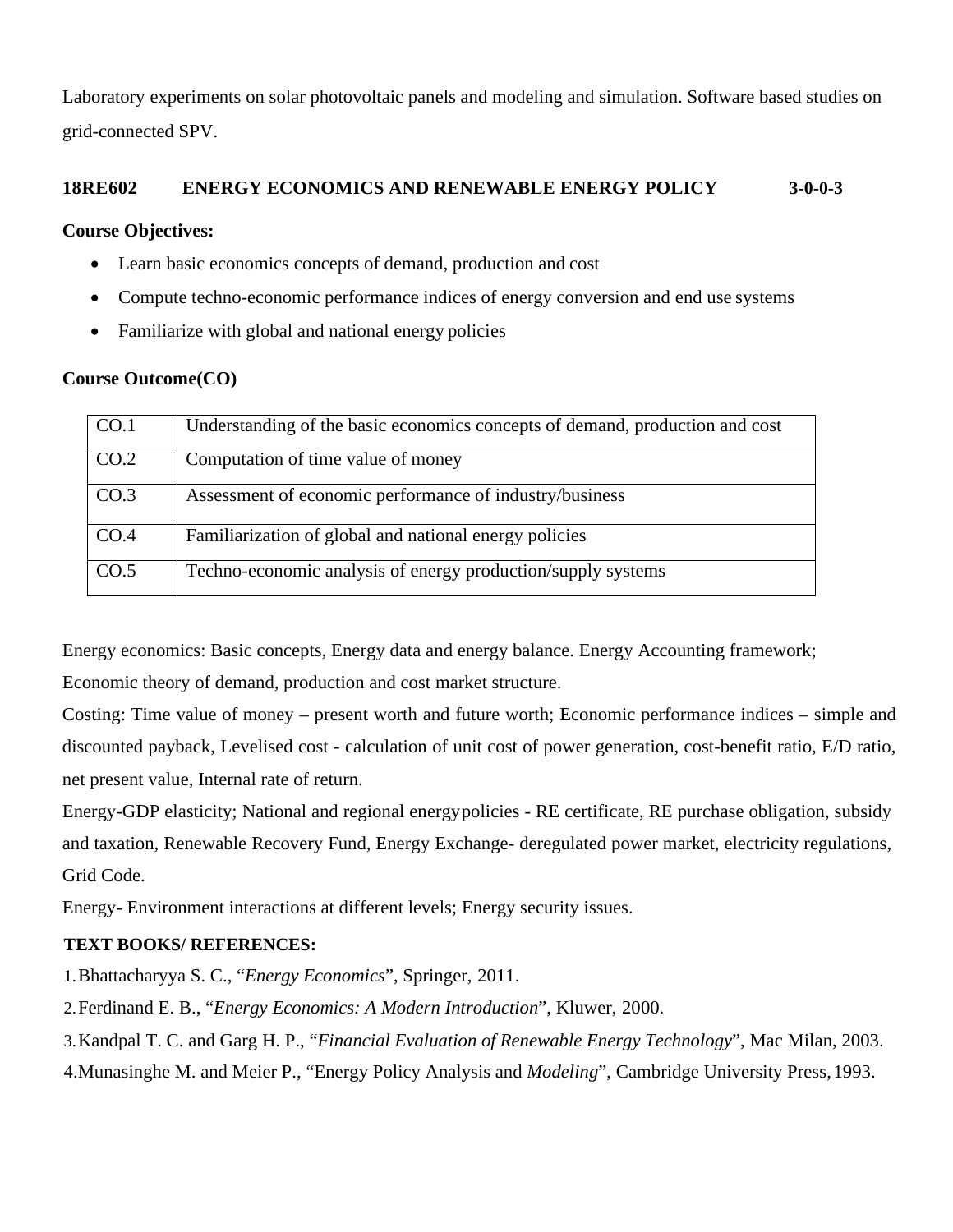# **19RE614 ENERGY MANAGEMENT 3-0-0-3**

#### **Course Objectives:**

- Estimate energy efficiency in electrical equipment as well as in thermal fuels and combustion systems
- Learn energy conservation opportunities and techniques in domestic, commercial and industrial sectors
- Familiarize with energy audit

### **Course Outcome(CO)**

| CO.1 | Understanding of issues related to climate change, energy supply security and energy<br>policies                                |
|------|---------------------------------------------------------------------------------------------------------------------------------|
| CO.2 | Computational knowhow in energy efficiency estimation in electrical appliances and<br>equipment as well as fuels and combustion |
| CO.3 | Knowledge of energy conservation techniques in domestic, commercial and industrial<br>sectors                                   |
| CO.4 | Synthesis of industrial energy subsystem models                                                                                 |
| CO.5 | Analysis of energy audit observations                                                                                           |

Historical development of commercial energy supply: Commercial energy in ancient times, Renewable Energy utilization in ancient times, Industrial revolution, Realization of environmental concerns, Developments in Renewable Energy Sector; Concept of Energy Efficiency and Clean Production. Energy Conservation Act 2001 and its features.

Energy conservation on demand side: Efficient Lighting; Energy Efficiency in motors, pumps and fans. Power quality issues related to Energy Efficient Technologies. Energy saving and trading Evaluation of thermal performance – calculation of heat  $loss$  – heat gain, estimation of heating & cooling loads, factors that influence thermal performance, waste heat recovery and co-generation, analysis of existing buildings setting up an energy management programme – electricity saving techniques.

Energy Management in Electrical Power Systems: Supply-demand gap on electric power grid: causes and remedial measures. Demand Response; Microgrids and Smart grid.

Energy Management and Audit: Functions and methodologies of preliminary as well as detailed energy audits; Pre-audit, audit and post-audit measures Instruments for energy audit, Energy Service Companies (ESCOs), Energy Conservation Policies and Regulations, Energy Conservation Practice – Case Studies.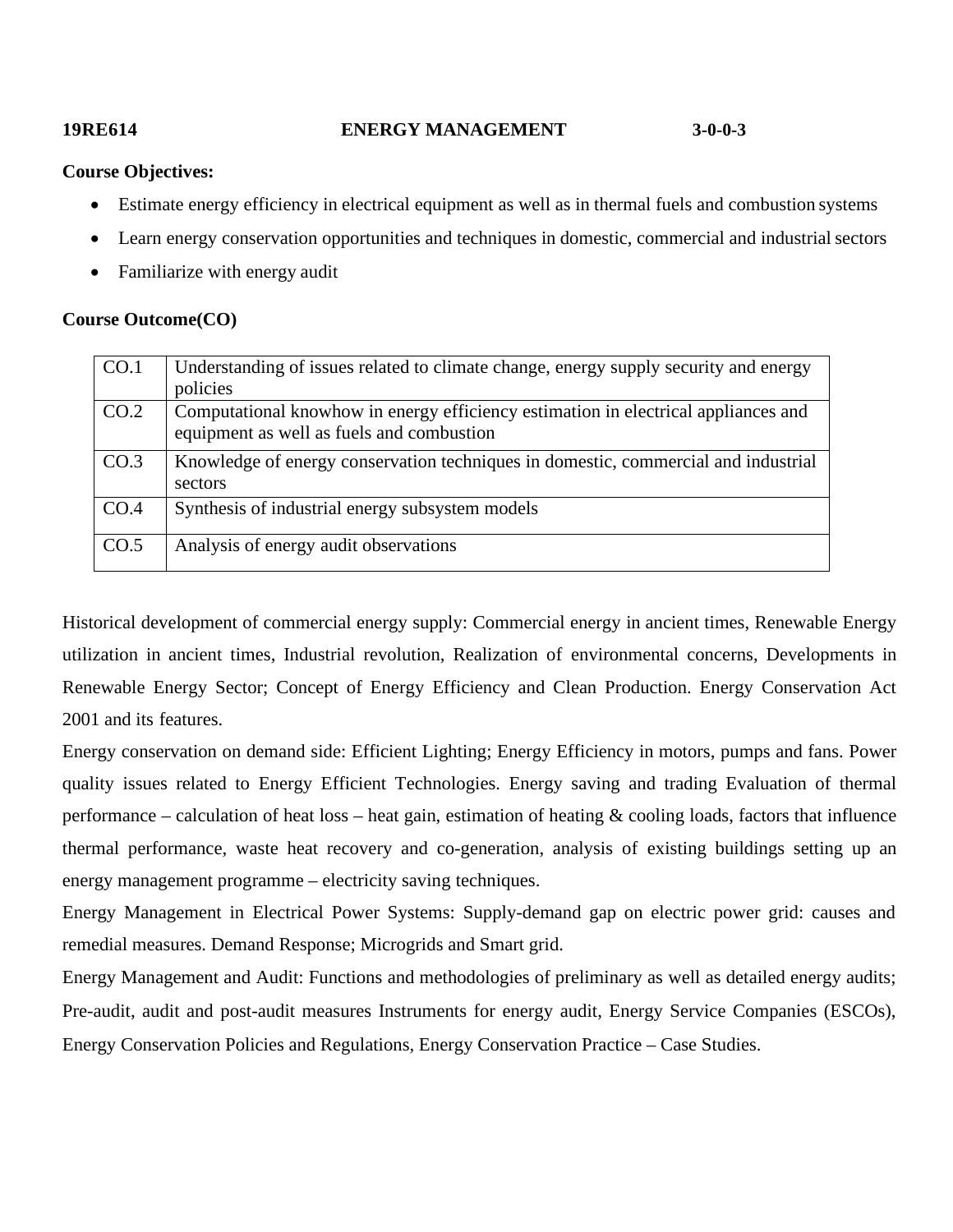## **TEXT BOOKS/ REFERENCES:**

1.Hamies, "*Energy Auditing and Conservation; Methods, Measurements, Management and Case Study*", Hemisphere Publishers, Washington, 1980.

2. C.W. Gellings and J.H. Chamberlin, "*Demand-Side Management Planning*", Fairmount Press, 1993.

3.Wayne C Turner, "*Energy Management Handbook*", The Fairmount Press, 2006.

4. Bureau of Energy Efficiency Study Material for Energy Managers and Auditors Examination: Paper I to IV, [www.energymanagertraining.com](http://www.energymanagertraining.com/)

5. S. Pabla, "*Electric Power Systems Planning*", Mac Millan India Ltd., 1998.

6. MoncefKrarti, "*Energy Audit of Building Systems: An Engineering Approach*", Second Edition, CRCPress, 08-Nov-2010 // e-book//.

7. Amit K. Tyagi, "*Handbook on Energy Audits and Management*", TERI, 2003.

## **19RE615 WIND ENERGY3-0-0-3**

## **Course Objectives:**

- Learn wind regime modeling and resource assessment
- Learn basic principles and operational features of wind turbines and WTG
- Familiarize with grid connected and off grid applications of wind energy
- Conduct performance analysis of WECS

### **Course Outcome(CO)**

| CO.1 | Understanding of wind resource, principles of conversion and technologies |
|------|---------------------------------------------------------------------------|
| CO.2 | Modeling of wind regimes and assessment of wind resource                  |
| CO.3 | Understanding of operation and constraints of wind turbine generators     |
| CO.4 | System design for grid connected and off grid applications of wind energy |
| CO.5 | Performance analysis of WECS                                              |

Meteorology of wind: Global circulation, Forces influencing wind, Local Wind systems, Wind Speed modeling – Weibull parameters and estimation, Wind Rose.

Wind Turbines: Types, Rotor elements; Horizontal and vertical axis wind turbines, Power in the wind, Power extracted from wind, Betz limit, Lift and drag coefficients, thrust and torque, stream tube model, linear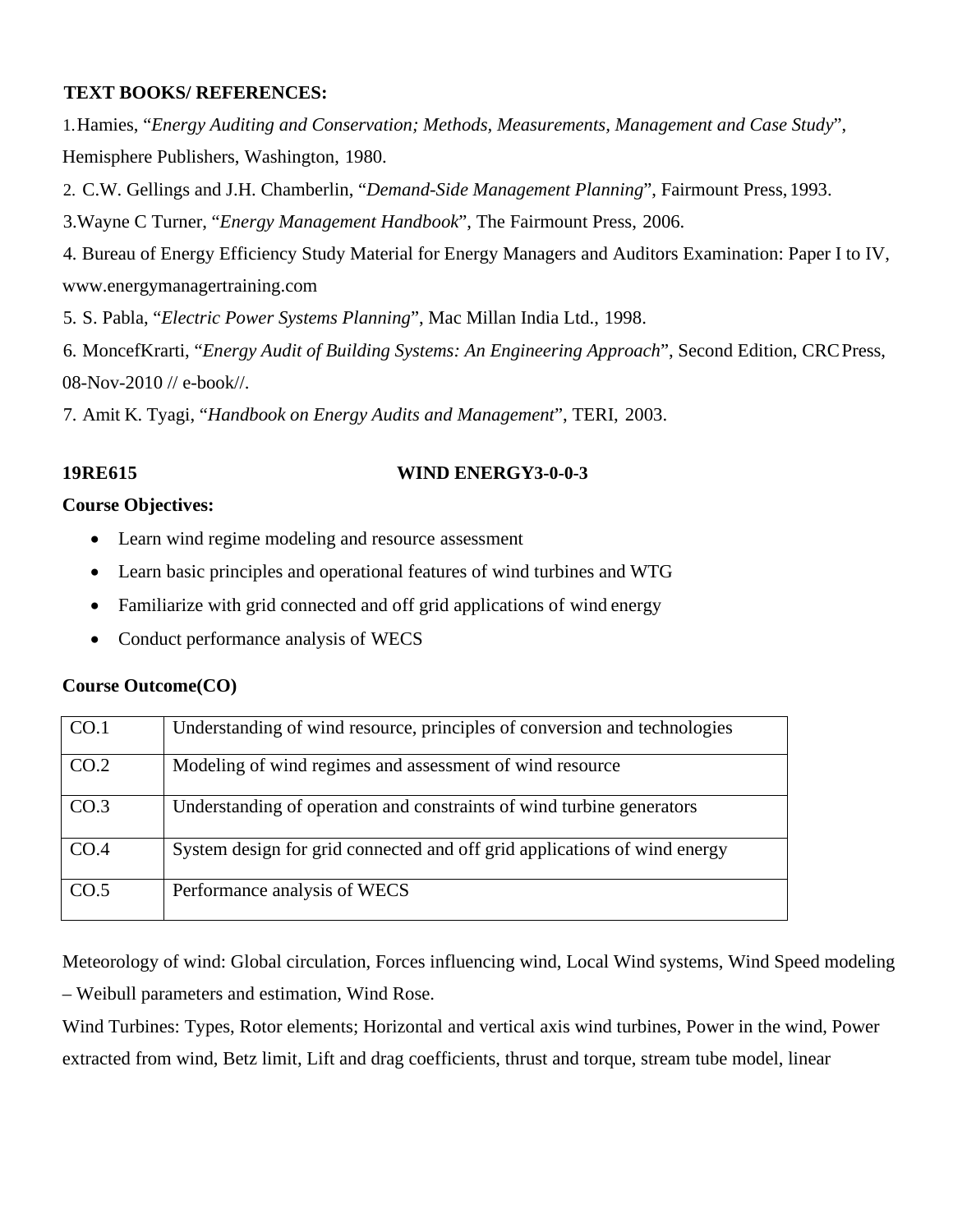momentum theory, power coefficient, thrust coefficient, axial interference factor. Pitch and stall regulation, power curve, energy calculation.

Wind turbine generators: stand alone systems – schemes and system design, grid-connected systems – types, topology, characteristics, fixed speed and variable speed systems. Power electronic interface.Brakes.Gears.Testing and certification.

Wind farm development and operation: Techno economic feasibility. Government regulations and guidelines, micrositing and layout, use of software in micrositing, selection of equipment, installation and commissioning. Local infrastructure and power evacuation, influence of grid quality and reliability. Operation and maintenance.Central monitoring system and SCADA.

Windfarm performance indices.Economic performance indices. Offshore wind farm development and special considerations. Short term and long term Wind forecasting. Grid code for wind farm operation.

# **TEXT BOOKS/ REFERENCES:**

1.Joshua Earnest and Tore Wizelius, "*Wind Power Plants and Project Development*", PHI Learning Pvt. Ltd., New Delhi, 2011.

2.G L Johnson, "*Wind Energy Systems*", Manhattan, KS, 2004.

3.E. H. Lysen, "*Introduction to Wind Energy, CWD Report 82-1, Consultancy Services Wind EnergyDeveloping Countries*", The Netherlands, May 1983.

4.ErichHau, "*Wind Turbines- Fundamentals: Technologies, Application, and Economics*". Springer -Verlag Berlin -Heidelbeg, 2000.

# **19RM600 RESEARCH METHODOLOGY 2-0-0-2**

# **Course Objectives:**

- To familiarize with modeling, referencing, literature survey, etc
- To design experiments and to analyze results of the experiments
- To prepare technical reports and research papers
- To prepare material for technical presentation and do oral presentation
- To understand the purpose and terms of IPR
- To orient to ethics in research and publication

| CO.1 | <b>Familiarity with literature survey</b> |
|------|-------------------------------------------|
| CO.2 | Familiarity with rresearch methodology    |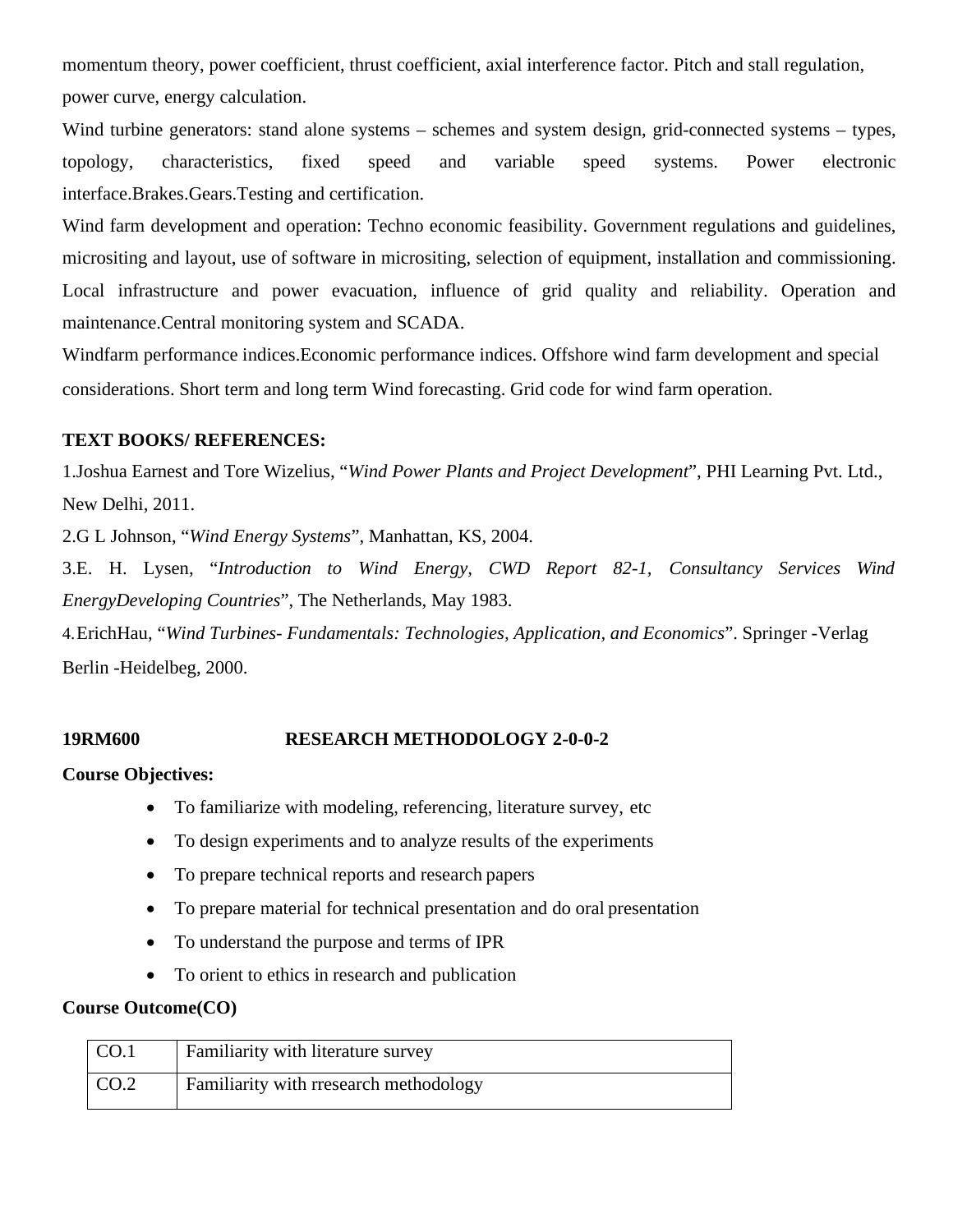| CO.3 | Planning and executing investigation     |
|------|------------------------------------------|
| CO.4 | Analysis of results of a study           |
| CO.5 | Oral and written presentation of a study |

# **Unit I:**

Meaning of Research, Types of Research, Research Process, Problem definition, Objectives of Research,Research Questions, Research design, Approaches to Research, Quantitative vs. Qualitative Approach,Understanding Theory, Building and Validating Theoretical Models, Exploratory vs. ConfirmatoryResearch, Experimental vs Theoretical Research, Importance of reasoning in research.

# **Unit II:**

Problem Formulation, Understanding Modeling& Simulation, Conducting Literature Review,Referencing, Information Sources, Information Retrieval, Role of libraries in Information Retrieval,Tools for identifying literatures, Indexing and abstracting services, Citation indexes

# **Unit III:**

Experimental Research: Cause effect relationship, Development of Hypothesis, Measurement SystemsAnalysis, Error Propagation, Validity of experiments, Statistical Design of Experiments, FieldExperiments, Data/Variable Types & Classification, Data collection, Numerical and Graphical DataAnalysis: Sampling, Observation, Surveys, Inferential Statistics, and Interpretation of Results

# **Unit IV:**

Preparation of Dissertation and Research Papers, Tables and illustrations, Guidelines for writing the abstract,introduction, methodology, results and discussion, conclusion sections of a manuscript. References,Citation and listing system of documents

# **Unit V:**

Intellectual property rights (IPR) - patents-copyrights-Trademarks-Industrial design geographical indication. Ethics of Research- Scientific Misconduct- Forms of Scientific Misconduct.Plagiarism, Unscientific practices in thesis work, Ethics in science

# **TEXT BOOKS/ REFERENCES:**

1. Bordens, K. S. and Abbott, B. B., "Research Design and Methods – A ProcessApproach", 8thEdition, McGraw-Hill, 2011

2. C. R. Kothari, "Research Methodology – Methods and Techniques", 2nd Edition, NewAge International Publishers

3. Davis, M., Davis K., and Dunagan M., "Scientific Papers and Presentations", 3rdEdition, Elsevier Inc.

4. Michael P. Marder," Research Methods for Science", Cambridge University Press, 2011

5. T. Ramappa, "Intellectual Property Rights Under WTO", S. Chand, 2008

6. Robert P. Merges, Peter S. Menell, Mark A. Lemley, "Intellectual Property in New

Technological Age". Aspen Law & Business;  $6<sup>th</sup>$  Edition July 2012

# **19RE622 RENEWABLE ENERGY LABORATORY II 0-0-4-2**

**Course Objectives:**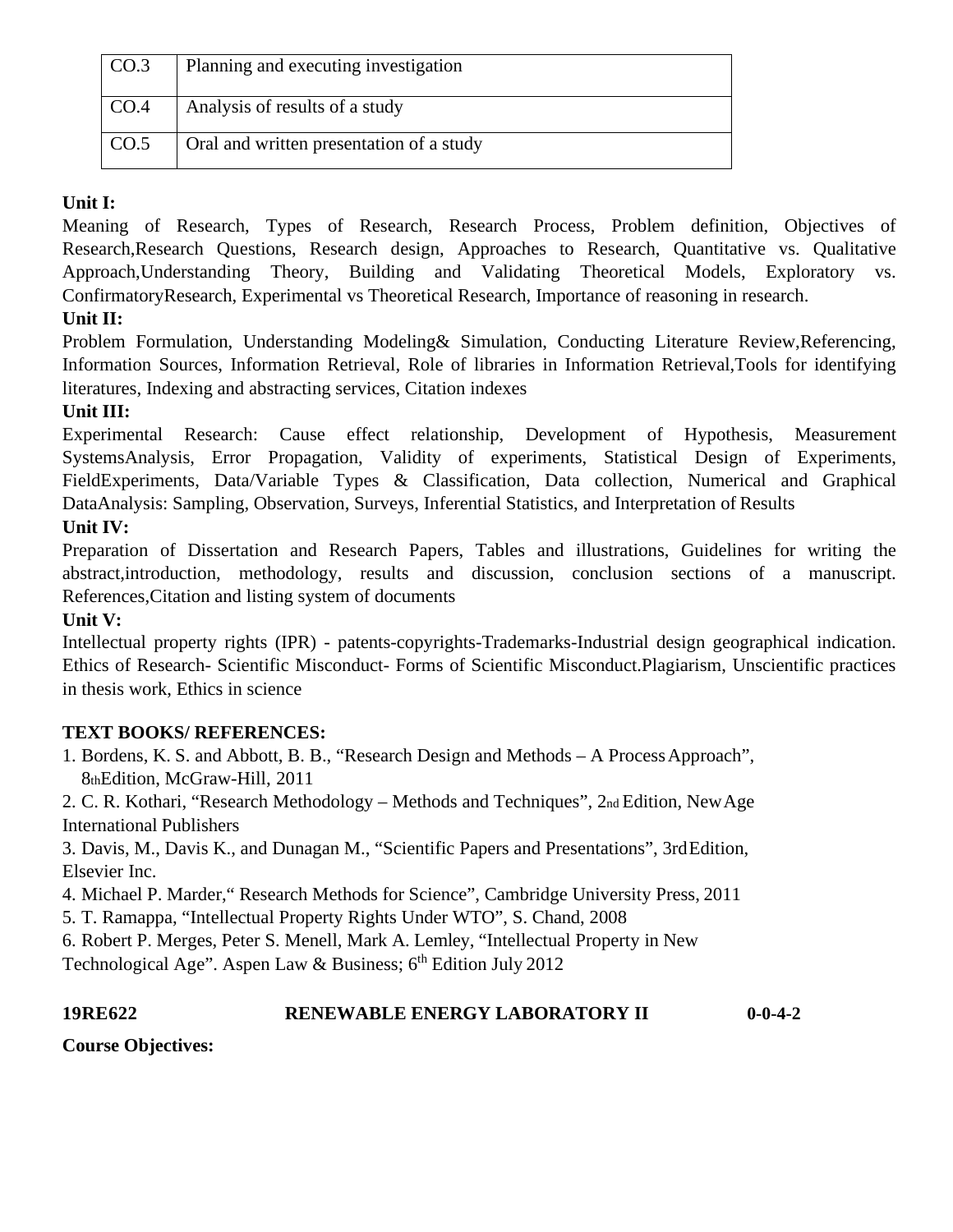• Develop knowledge through software and hardware experimentation on wind energy conversion systems

# **Course Outcome(CO)**

| CO.1 | Exposure to WTG installation, wind tunnel, wind data collection, etc. |
|------|-----------------------------------------------------------------------|
| CO.2 | Hands on experience on WTG, WTG emulation and testing                 |
| CO.3 | Familiarity with WAsP, Windographer, Mapper, etc                      |
| CO.4 | Modeling, simulation and performance analysis of WTG                  |
| CO.5 | Familiarity with power electronic interfaces used in WECS             |

Laboratory experiments on wind electric generators, Field measurements and analysis. Software based studies on wind resource assessment and micro-siting, grid-connected WTG systems. Solar thermal systems, energy storage.

# **19PE718 POWER SYSTEM MODELING3-0-0-3**

## **Course Objectives:**

- To learn modeling of various power system components and power electronics devices used in power system.
- To introduce static and dynamic performance analysis of power systems

# **Course Outcome(CO)**

| CO.1   Understand the Models of nonelectrical components generally used in power system |
|-----------------------------------------------------------------------------------------|
| CO.2   Develop transformer and synchronous machine models                               |
| CO.3   Develop models of Power Electronic devices used in Transmission lines            |
| CO.4   Analyze static and dynamic performance of power systems with FACTS               |

Modelling of Power System Components: classical methods of modeling. Simplified models of non-electrical components like boiler, steam, hydro-turbine, diesel engine and governor system. Transformer modelling auto-transformer, tap-changing and phase-shifting transformers. Modelling of Transmission line and Loads. Modelling of Excitation system: definitions of voltage response ratio and exciter voltage ratings.IEEE excitation systems.Excitation configurations- dc and ac excitations, self and separately excited systems.Basics of Park's transformation.Modelling of Synchronous machine: Basic flux linkage, voltage and torque equations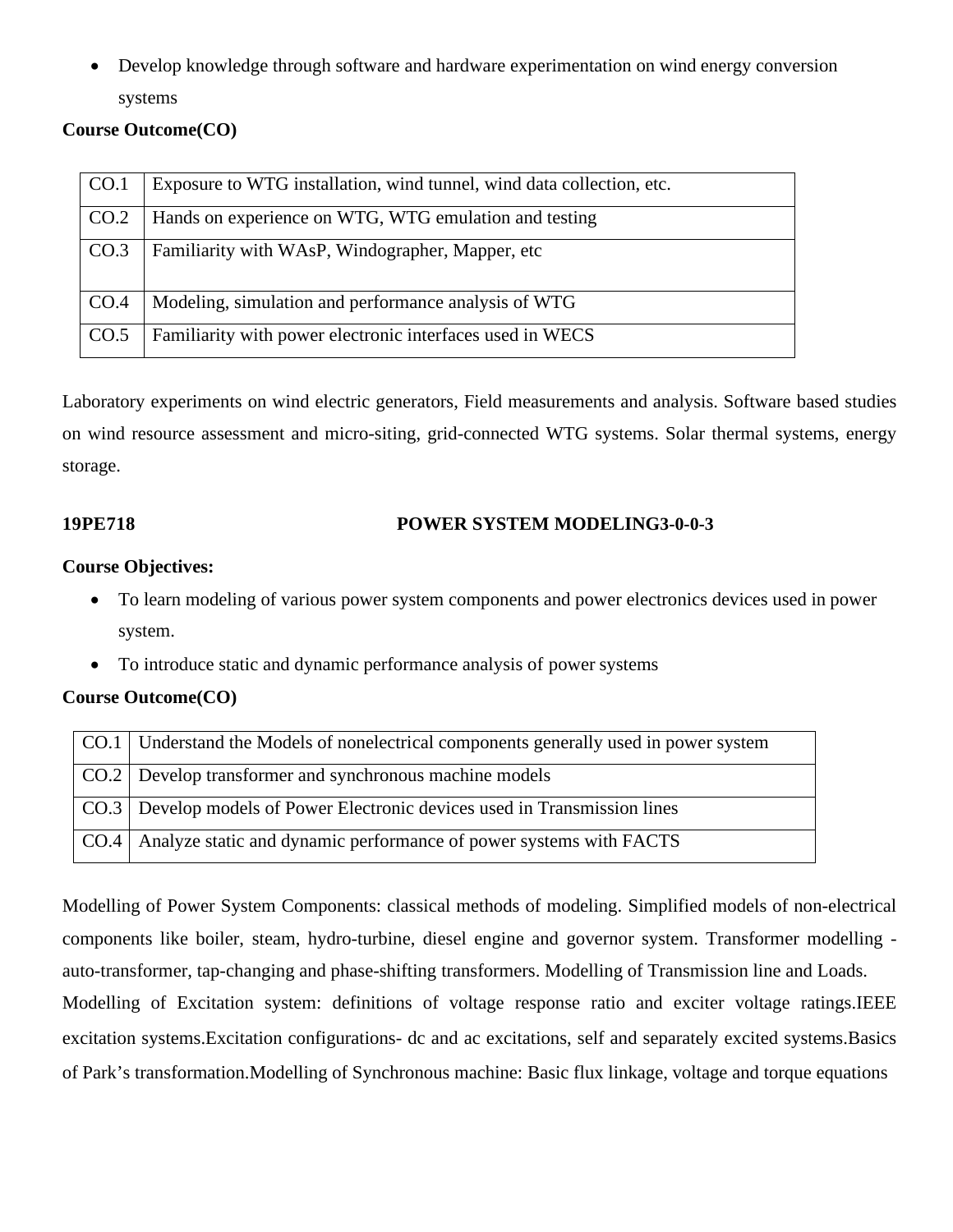of synchronous machine - Basics of Park's transformation. The current & flux linkage models using Park's transformation - Models for steady-state and dynamic studies. Simulation and analysis of Synchronous machine connected to an infinite bus. Modelling of Power converters, Modelling of wind and solar power plants. Modelling of FACTS devices, Stability analysis of sample power system models.

#### **TEXT BOOKS/ REFERENCES:**

1.K.R.Padiyar, "*Power Systems Dynamics*", B.S. Publications, 2008.

2.Anderson and Fouad, "*Power System Control and Stability– Vol. I*",IEEE Press, New York, 1994.

3. Kundur, "*Power System stability and Control*", McGraw Hill, 1994.

4. Krishna, S," *An Introduction to Modelling of Power System Components*", Springer,2014.

5.Qiuwei Wu, Yuanzhang Sun, "*Modeling and Modern Control of Wind Power*", IEEE press, John Wiley & Sons Ltd, 2018.

6. Sen, Zekai*,"Solar Energy Fundamentals and Modeling Techniques",* Springer,2008.

### **19RE701 SOLAR THERMAL ENGINEERING3-0-0-3**

### **Course Objectives:**

- Learn the concepts of thermodynamics and heat transfer in buildings, heat exchangers.
- Design solar thermal collectors for various applications and evaluate performance

### **Course Outcome(CO)**

| CO.1 | Understanding of the concepts of thermodynamics and heat transfer                   |
|------|-------------------------------------------------------------------------------------|
| CO.2 | Ability to apply the principles of thermodynamics in energy transfer                |
| CO.3 | Ability to analyze and evaluate heat transfer in buildings and heat exchangers      |
| CO.4 | Ability to apply principles to collect and measure the solar thermal form of energy |
| CO.5 | Ability to evaluate performance of solar thermal collectors                         |
| CO.6 | Ability to design solar thermal energy systems for various applications             |

Fundamentals of Thermodynamics and Heat Transfer: Basics of thermodynamics upto second law – Laws of Thermodynamics – Heat engines, refrigerators and heat pumps; thermodynamic cycles-power and refrigeration cycles; Laws of heat transfer – Thermal resistance network – Heat conduction equation – Critical radius of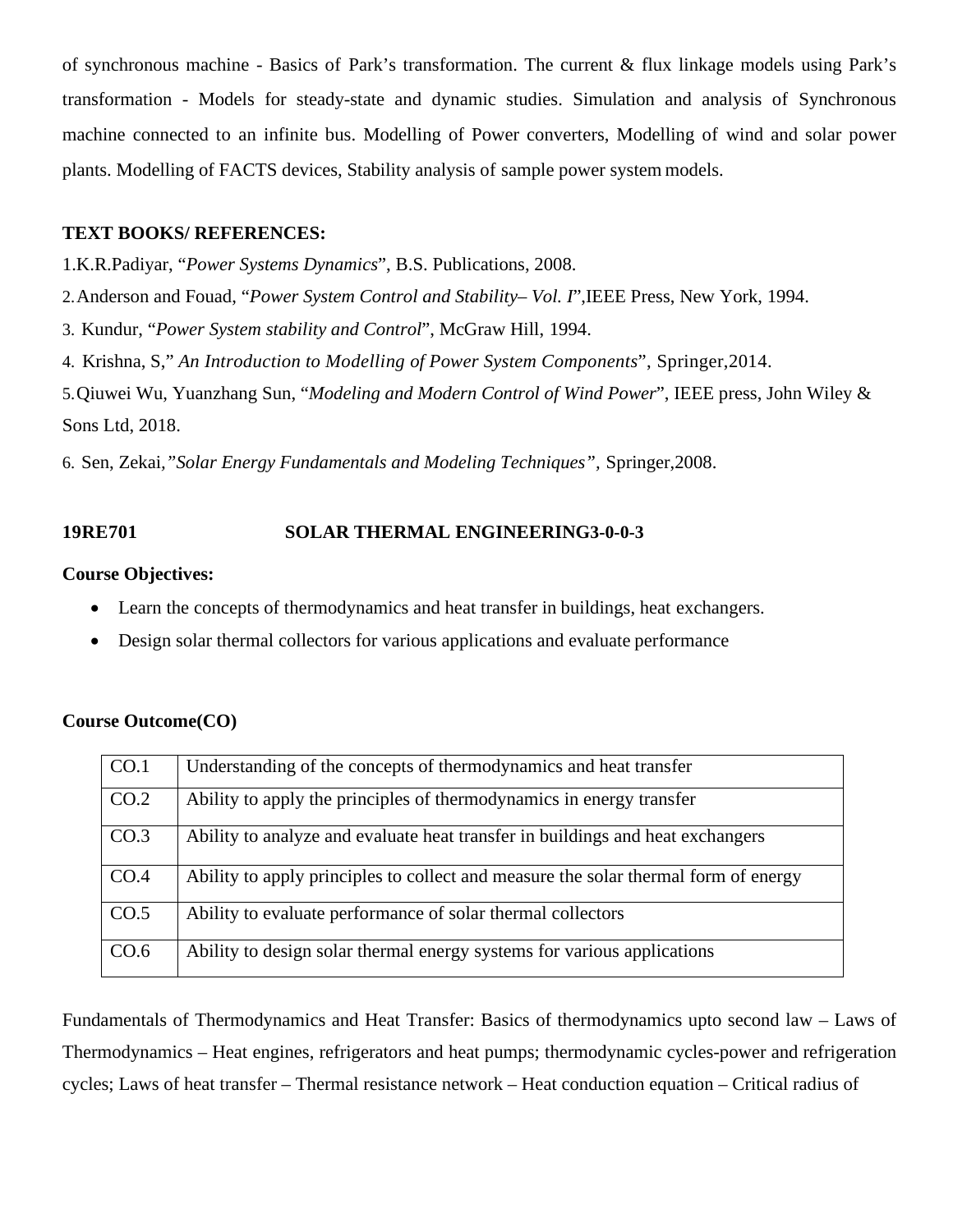insulation – Initial and Boundary conditions; Non-dimensional Numbers in heat transfer; Heat transfer from extended surfaces; Heat Exchangers: Types and applications – Overall heat transfer coefficient – LMTD and NTU methods.

Solar radiation measurement instruments – Pyranometer&Pyrheliometer; Solar Thermal Collectors – Liquid Flat plate collector construction and analysis – Thermal resistance network model – Heat transfer correlations – performance characteristics and factors affecting – Concentrating type collectors – Construction and working – Tracking mechanisms – Heliostats with central receiver –Solar Process Loads – Collector Heat Exchanger Factor, Collector Arrays - Series Connections, Series Arrays with Sections Having Different Orientations. Solar thermal applications – Solar water heaters – Space heating – Active and passive heating – Solar air heaters – Solar chimney; Solar thermal power plants – Low, medium and high temperature systems – Performance analysis; Solar Ponds – Convective and non-convective ponds – Salt gradient solar pond – Experimental studies; Water desalination using solar still; Space cooling and refrigeration.

## **TEXT BOOKS/ REFERENCES:**

- 1. John A. Duffie and W. A. Beckman, "*Solar Engineering of Thermal Processes*", John Wiley and Sons, 2013.
- 2. F.P. Incopera and D.P. Dewitt, "*Fundamentals of Heat Transfer*", John Wiley and Sons, 2011.
- 3. John Twidell and Tony Weir, "*Renewable Energy Resources*", SecondEdition, Taylor and Francis, 2005.
- 4. Y. A. Cengel& M. A. Boles, "Thermodynamics *an engineering approach*," Eighth Edition, McGraw Hill education, 2016.
- 5. Y. A. Cengel& A. J. Ghajar, "Heat and Mass Transfer," Fifth Edition, McGraw Hill education, 2016.

# **19PE705 ELECTRICAL MACHINE ANALYSIS USING FINITE ELEMENT ANALYSIS 3-0-0-3**

## **Course Objectives:**

- To learn basic principles of Finite Element Analysis
- To apply Finite Element Analysis to Electric Machines

| CO.1 | Understand the basic principles of finite element method.        |
|------|------------------------------------------------------------------|
| CO.2 | Analyze two dimensional problems using finite element method.    |
| CO.3 | Determine the electromagnetic parameters of electrical apparatus |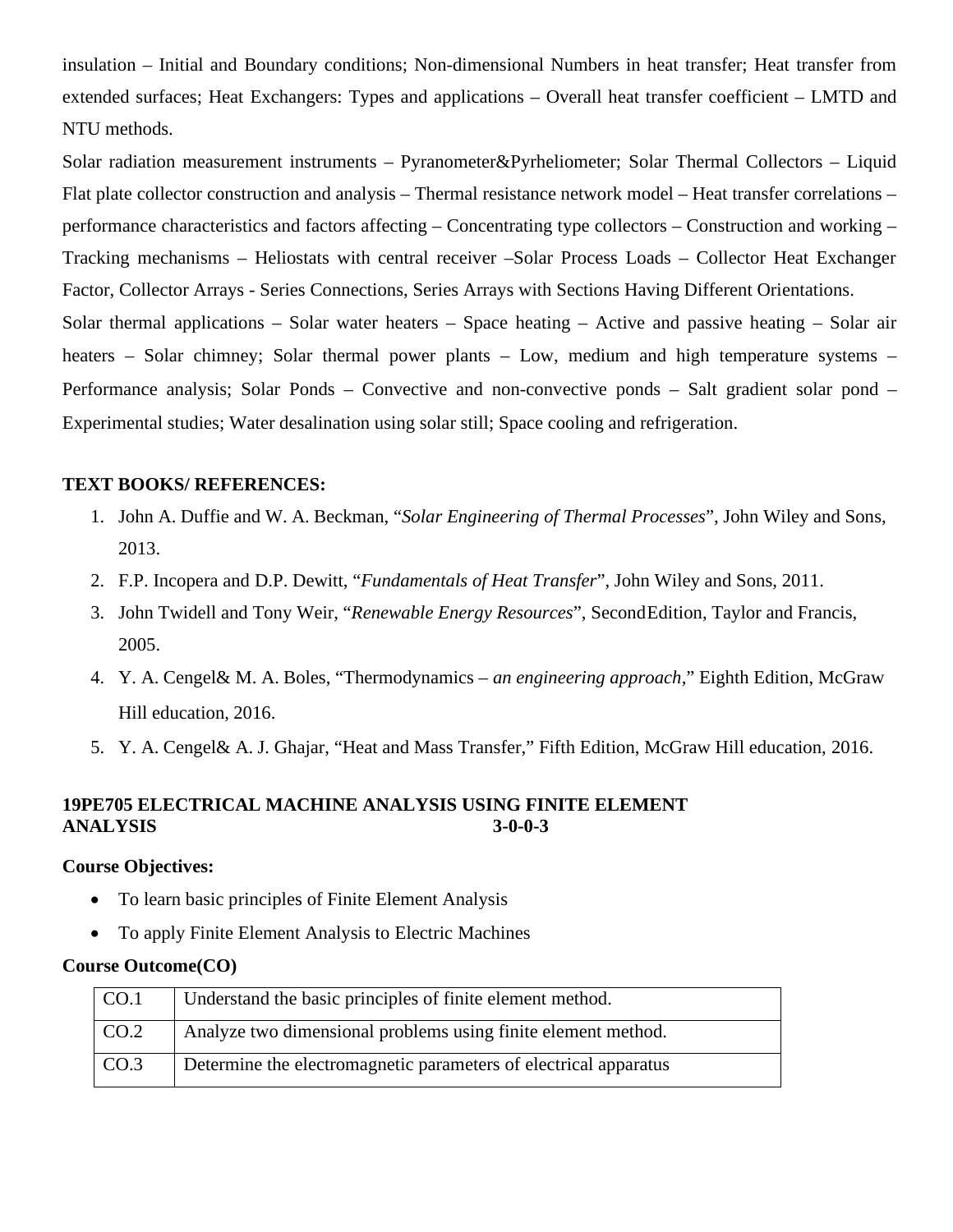iew of Electromagnetic theory, basic principles of finite element method, Aspects regarding heating of electrical machines (ventilation, heating, consequences), Main stages in electromagnetic computation (windings, core, stator, rotor, parameters) performances analysis.

Applications of finite element method to two dimensional fields, linear interpolation, variational method, description of electromagnetic fields, analysis procedure using finite element method, reduction of field problem to a two dimensional problem, boundary conditions, drawing flux line, magnetic energy and coenergy, magnetic forces, determination of electrical parameters.

Cylindrical magnetic devices, analytical study of magnetic devices, finite element analysis, single phase transformer, computation of no load inductance, determination of leakage inductance, algorithm for the construction of magnetizing characteristics of a transformer. Single phase variable reactance, computation of reactance.Design using any FEM tool.

## **TEXT BOOKS/ REFERENCES:**

1.Nicola Bianchi, "*Electrical Machine Analysis Using Finite Elements*", CRC Press, 2005.

2.Cheng D K, "*Fundamentals of Engineering Electromagnetic*", Addison Wesley, 1993.

3.Reece A and Preston T, "*Finite Element Method in Electric Power Engineering*", Oxford University Press, UK, 2000.

# **19PE709 PROGRAMMABLE LOGIC CONTROLLERS 3-0-0-3**

### **Course Objectives:**

- To introduce the working of PLC and its interface.
- To study the basics of ladder logic programming.
- To understand the PLC data organization and instruction set.

| CO <sub>1</sub> | Understand the fundamentals of PLC and Ladder diagram                     |
|-----------------|---------------------------------------------------------------------------|
| CO <sub>2</sub> | Illustrate the working of Digital and Analog PLC interface                |
| CO <sub>3</sub> | Describe the PLC processor Data Organization and programming instructions |
| CO <sub>4</sub> | Able to work on a real time problem                                       |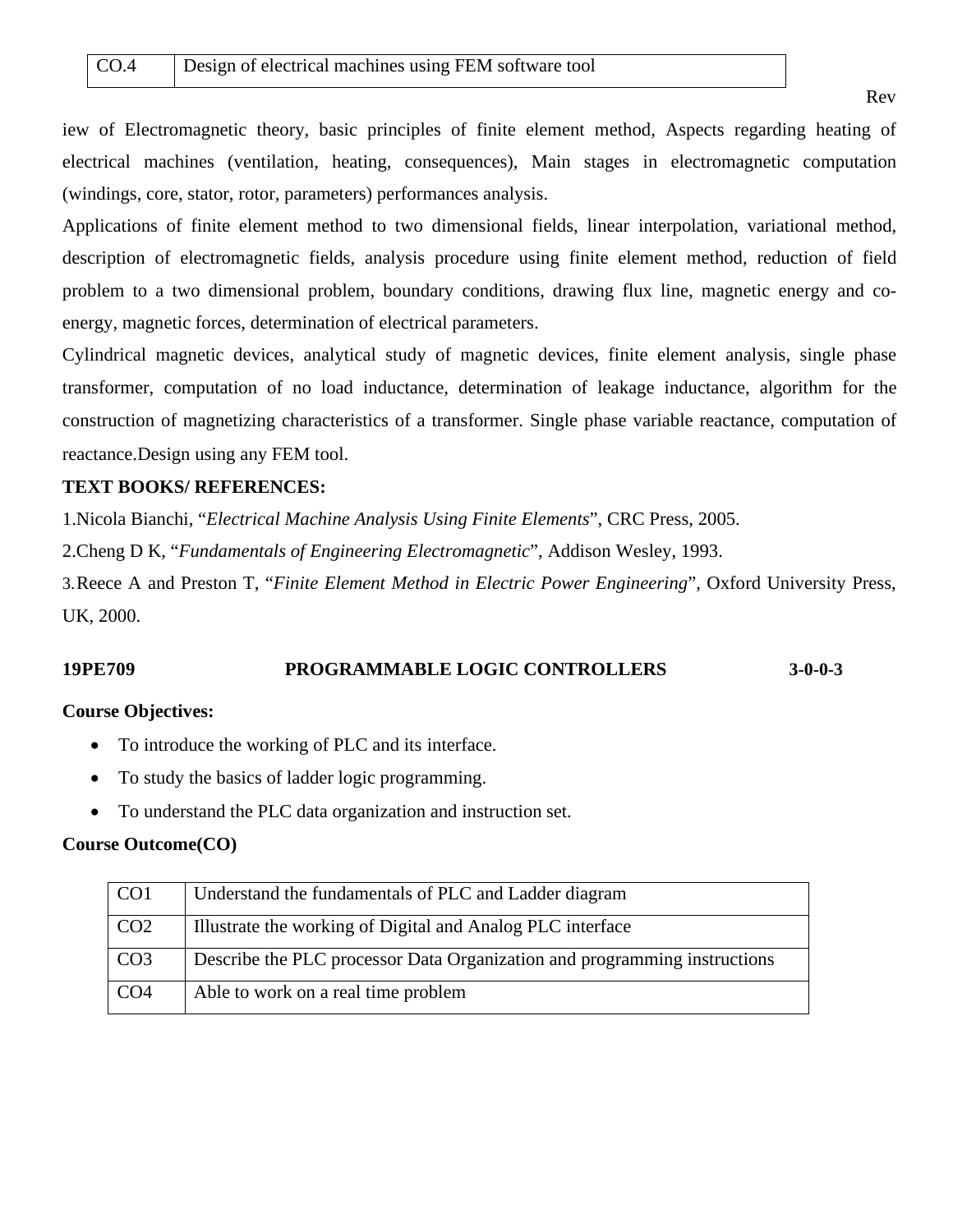Introduction to PLC; Ladder diagram, relay logic, digital and analog PLC interface; input and output modules; PLC processors, processor data organization, basic relay instruction; timer and counter instruction, sequencer instruction, programme flow instruction. Case studies-motor control.

## **TEXT BOOKS/ REFERENCES:**

- 1. Dunning Gary, "*Introduction to Programmable Controllers*", Third Edition, ThomsonDelmar Learning,2006.
- 2. John R. Hackworth and Frederick D, "Programmable Logic Controllers: Programming Methods *andApplications*", Pearson Education Inc., 2004.
- 3. Bolton W, "*Programmable Logic Controllers*", Fifth Edition, Elsevier, 2009.
- 4. John W Webb and Ronald A Reis, "*Programmable Logic Controllers: Principles andApplications*", Fifth Edition, PHI learning Pvt. Ltd., 2009.

Frank D.P., "*Programmable Logic Controllers*", Second Edition, Tata McGraw Hill Publishing Company Limited, 1997.

# **19PE716 POWER SYSTEM OPERATION AND CONTROL2-0-2-3**

## **Course Objectives:**

- To learn operation and control of power system components
- To introduce modeling and design of power system components

# **Course Outcome(CO)**

| CO.1 | Understand the operating states of power system and various factors related to load<br>variations. |
|------|----------------------------------------------------------------------------------------------------|
| CO.2 | Analyze Automatic Generation and Voltage Control loops in power systems.                           |
| CO.3 | Design components to control voltage and frequency in power system.                                |
| CO.4 | Evaluate the performance of control loops using modern software tools.                             |
| CO.5 | Compute economic load dispatch for load frequency control.                                         |

Introduction- System load Variation: System load characteristics, Load curve- weekly and annual duration curve, load factor, diversity factor. System State and Transition, Operation of vertical and deregulated power system, Control center functions.Overview of system control: Governor control, LFC, AVR. Linear Models of Synchronous machines- Transient stability- Dynamic Stability- Bi directional power flow in grid connected and islanded modes.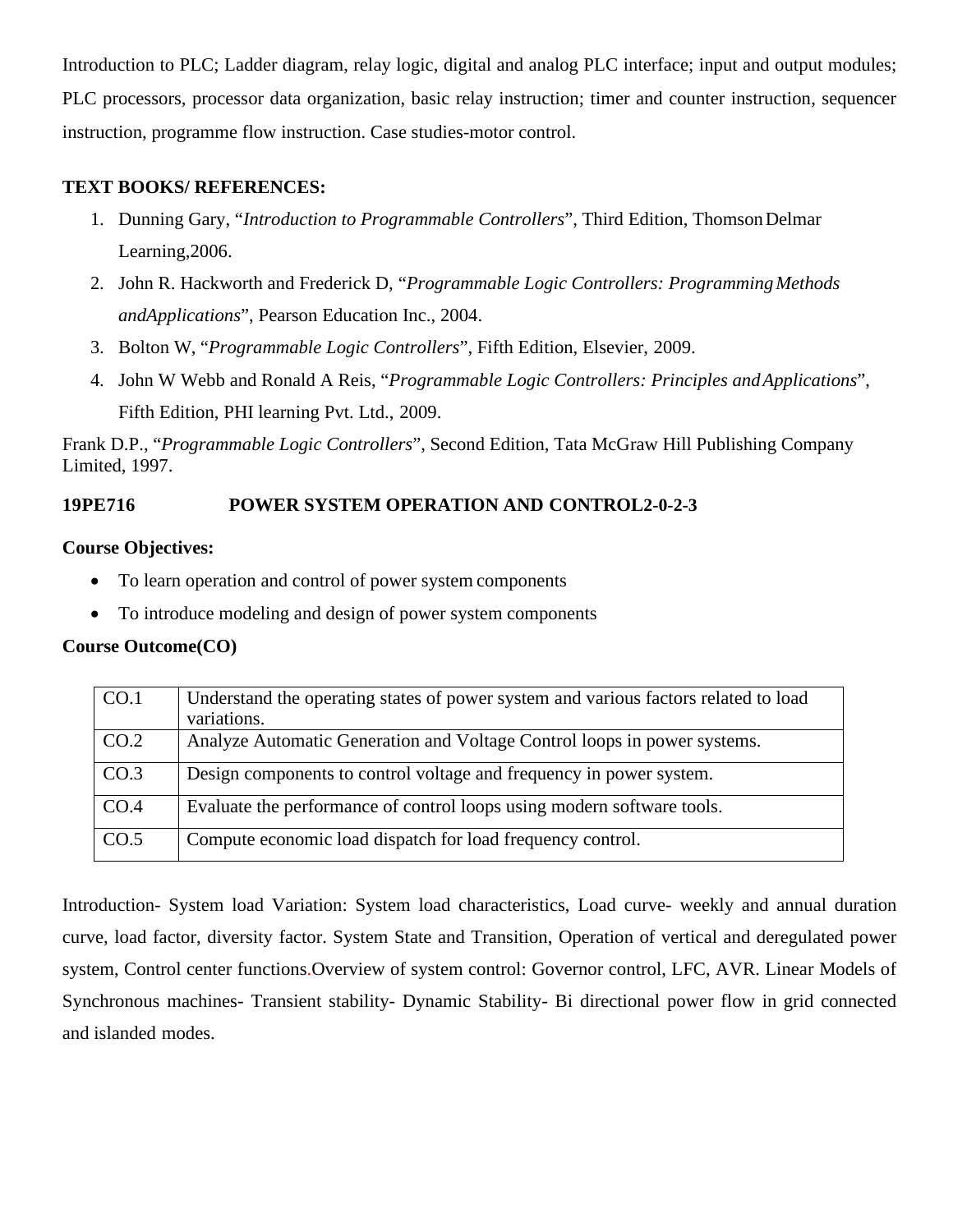Real power- frequency control:Need for voltage and frequency regulation in power system, basic P-f and Q-V control loops.Fundamentals of speed governing systems and modeling, LFC of Single area and two area systems.Power system stabilizer and its modeling.

Reactive power – Voltage control: Typical excitation system, static and dynamic analysis, effect of generator loading, static shunt capacitor/reactor VAR compensator, synchronous condenser, tap changing transformer, Static VAR system, modeling, system level voltage control.

## **TEXT BOOKS/ REFERENCES:**

- 1. Olle. I. Elgerd, "*Electric Energy Systems Theory- An Introduction*", Tata McGraw Hill PublishingCompany Ltd., New Delhi, 2004.
- 2. D. P. Kothari and I. J. Nagrath, "*Modern Power System Analysis*", Tata McGraw Hill PublishingCompany Ltd., New Delhi, 2005.
- 3. Allen .J. Wood, Bruce.F.Wollenberg and Gerald B. Sheble, "*Power Generation Operation and Control*", Third Edition, John Wiley and Sons, 2013.
- 4. L.K.Kirchmayer, "Economic Operation of Power System", John Wiley and Sons, 1953.
- 5. Kundur, "*Power System stability and Control*", McGraw Hill, 1994.

# **19RE702 POWER ELECTRONICS FOR ENERGY SYSTEMS 3-0-0-3**

### **Course Objectives:**

- Learn characteristics of power electronic components and operation of various converters and voltage regulators
- Design converters for voltage regulation and VVVF applications
- Learn grid synchronization and protection of power converters

| CO.1 | Understanding of characteristics of power semiconductor switches, various converters<br>and voltage regulators                           |
|------|------------------------------------------------------------------------------------------------------------------------------------------|
| CO.2 | Ability to analyze the operation of various converters, and voltage regulators under<br>continuous conduction mode with R,RL & RLE loads |
| CO.3 | Ability to design various converters for voltage regulation and variable voltage-<br>variable frequency applications                     |
| CO.4 | Ability to control the converters in grid synchronization applications for power flow<br>control.                                        |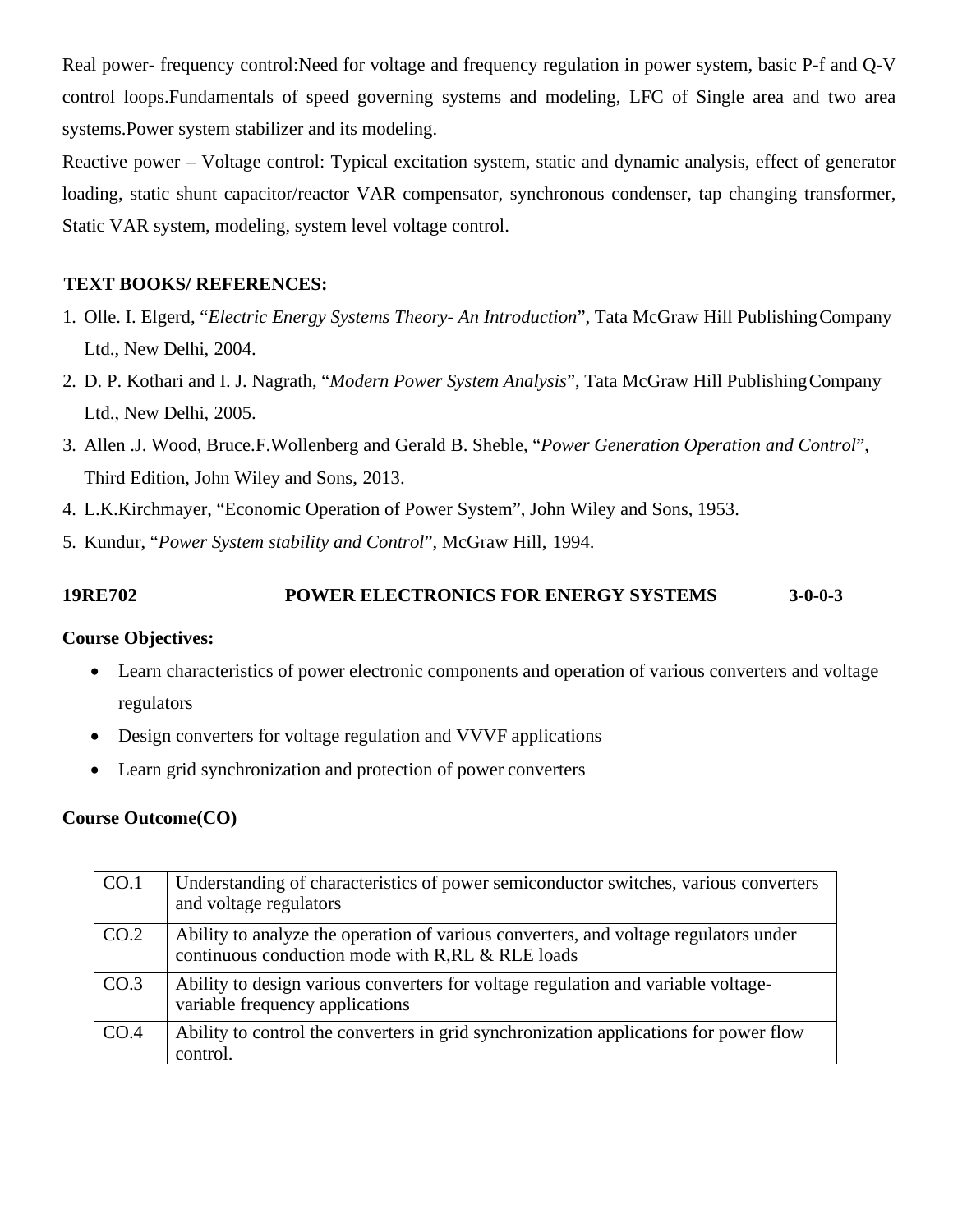Power semiconductor switches: Power diodes, Thyristors, MOSFETS, and IGBT. IPMs. Switch waveforms and power loss calculations. Non sinusoidal waveform analysis - Harmonic standards

AC voltage controllers: Thyristor controlled reactor (Reactive power compensation in wind electric generator systems) - Soft starters for Wind electric systems.

Converters: AC-DC converters and DC– DC converters (For Solar PV & Wind energy applications). Power factor correction topologies and control with dc-dc converters for PMSGs.

Inverters: Single phase and three phase sine PWM inverters – design of dc link voltage - Harmonic analysis rectifier mode of operation- AC-DC-AC back-back converters in renewable energy applications (Off and on grid) - Grid synchronization and PLL - Islanding operation. Control of converters for fault operation - Filter design.Relevant IEEE and IEC standards for renewable energy systems.

# **TEXT BOOKS/ REFERENCES:**

- 1. Mohan, T.M.Undeland, and W.P.Robbins, "*Power Electronics, Converters, Applications and Design*", Third Edition, John Wiley and Sons Inc., 2006.
- 2. Teodorescu, Remus, Marco Liserre, and Pedro Rodriguez. *Grid converters for photovoltaic and wind power systems*. Vol. 29. John Wiley & Sons, 2011.
- 3. Abu-Rub, Haitham, Mariusz Malinowski, and Kamal Al-Haddad. *Power electronics forrenewable energy systems, transportation and industrial applications*. John Wiley & Sons, 2014.
- 4. Simões, Marcelo G., and SudiptaChakraborty. *Power Electronics for Renewable and Distributed Energy Systems: A Sourcebook of Topologies, Control and Integration*. Springer-Verlag London, 2013.

# **19RE703FLEXIBLE AC AND HIGH VOLTAGE DC TRANSMISSION SYSTEMS 3-0-0-3 Course Objectives:**

- Learn operating principles and control of FACTS and HVDC systems
- Analyze the performance of corrective equipment in power system

| CO.1 |              |  |  | Understanding of the basic concepts, principles and operation of power |
|------|--------------|--|--|------------------------------------------------------------------------|
|      | compensators |  |  |                                                                        |
|      |              |  |  |                                                                        |
|      |              |  |  |                                                                        |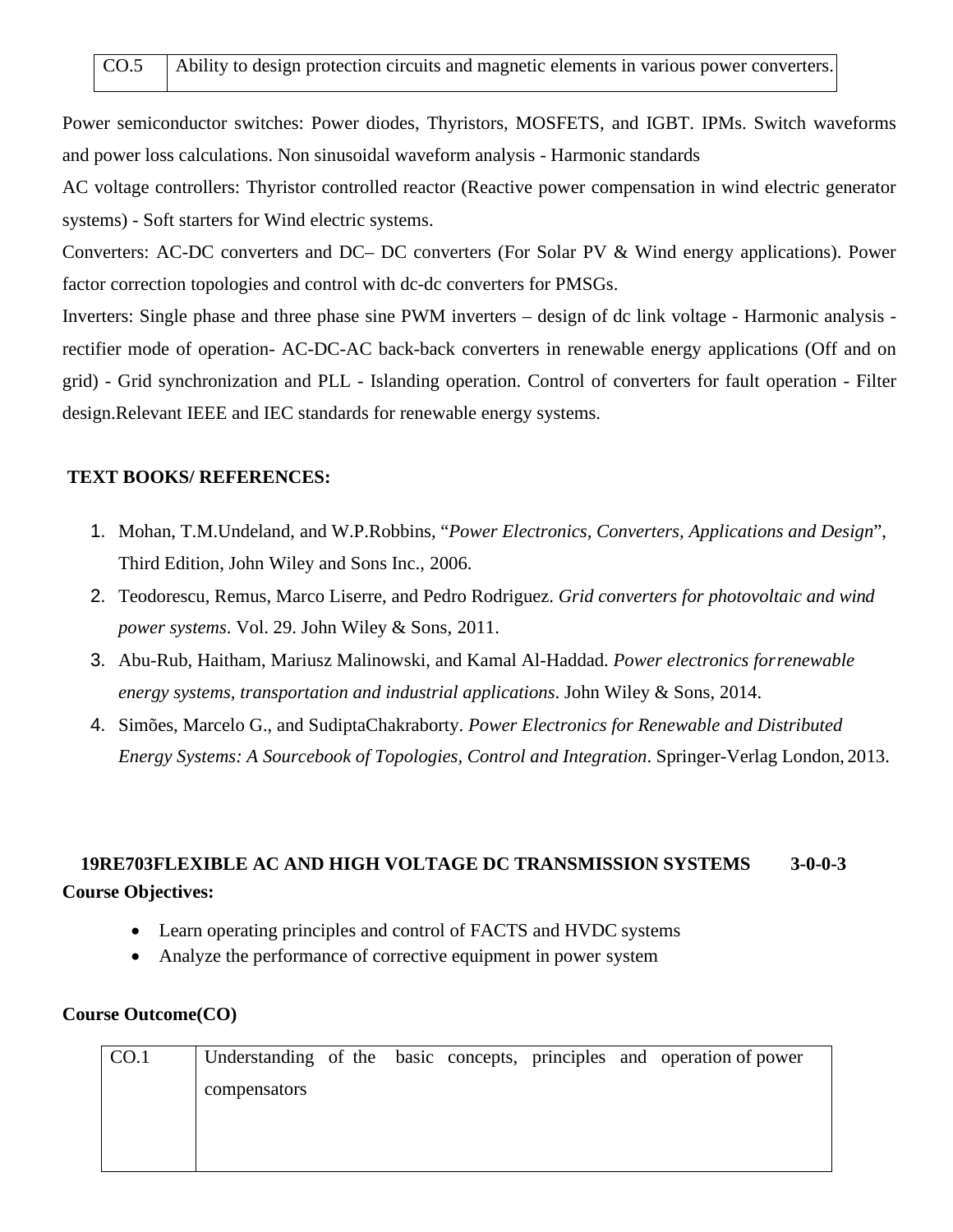| CO.2             | Ability to decide effective control strategy for the compensators                                   |
|------------------|-----------------------------------------------------------------------------------------------------|
| CO <sub>.3</sub> | Ability to a analyze the performance of corrective equipment under different<br>operating scenarios |
| CO.4             | Familiarity with HVDC System and components                                                         |

Introduction to transmission system interconnections - Power flow in AC system - loading capability and dynamic stability - IEEE Definitions. Shunt Compensation: Objectives – Configuration - Control Scheme and operating characteristics of Variable impedancecompensators - Thyristor switched capacitor(TSC)- Thyristor switched reactor(TSR) - Thyristor controlled reactor(TCR) - Fixed Capacitor-Thyristor Switched Reactor(FC-TSR) - Fixed capacitor-Thyristor controlled reactor(FC-TCR) - Thyristor switched capacitor– Thyristor controlled reactor(TSC-TCR) - switched converter type compensators(STATCOM) and hybrid shunt compensators.

Series Compensation:objectives – configuration - Control scheme and operating characteristics of variable impedance series compensators - GTO Controlled Series Capacitor (GCSC) Thyristor Switched Series Capacitor (TSSC)-Thyristor Controlled Series Capacitor(TCSC) and switching converter type series compensator(SSSC). Objectives, modes of operation of Voltage Regulatorand Phase angle Regulators. Multifunctional FACTS Controllers: Unified Power Flow Controller (UPFC) Interline Power Flow Controller (IPFC) – configuration and control scheme for real power and reactive power control applications. Advances in FACTS Technology – Applications – Case studies.

Components of HVDC Transmission system: Converter, Transformer - Smoothing reactor - Harmonic Filter - Types of HVDC Links - Basic powerconversion principle - rectifier and inverter operation - Principle of DC Link control -converter control characteristics - Firing angle control - Current and Extinction angle control - Starting and Stopping of DC link - power control - Effect of smoothing inductance on the system Reactive power control - Comparison of AC and DC Transmission – Applicationand Modern Trends in HVDC system.

### **TEXT BOOKS/ REFERENCES:**

1.Hingorani N. G "*Understanding FACTS - Concepts and Technology of Flexible AC Transmission Systems*", IEEE Press, 2000.

2.YongHua Song and Allan T Johns, "*Flexible AC Transmission System*", The Institution of Electrical Engineers, UK, 1999.

3.K. R. Padiyar "*FACTS Controllers in Power Transmission & Distribution*", Ashan Publishers, 2009. 4.K.R. Padiyar, "*HVDC Power Transmission Systems*", Second Edition, New Academic Science Publishers,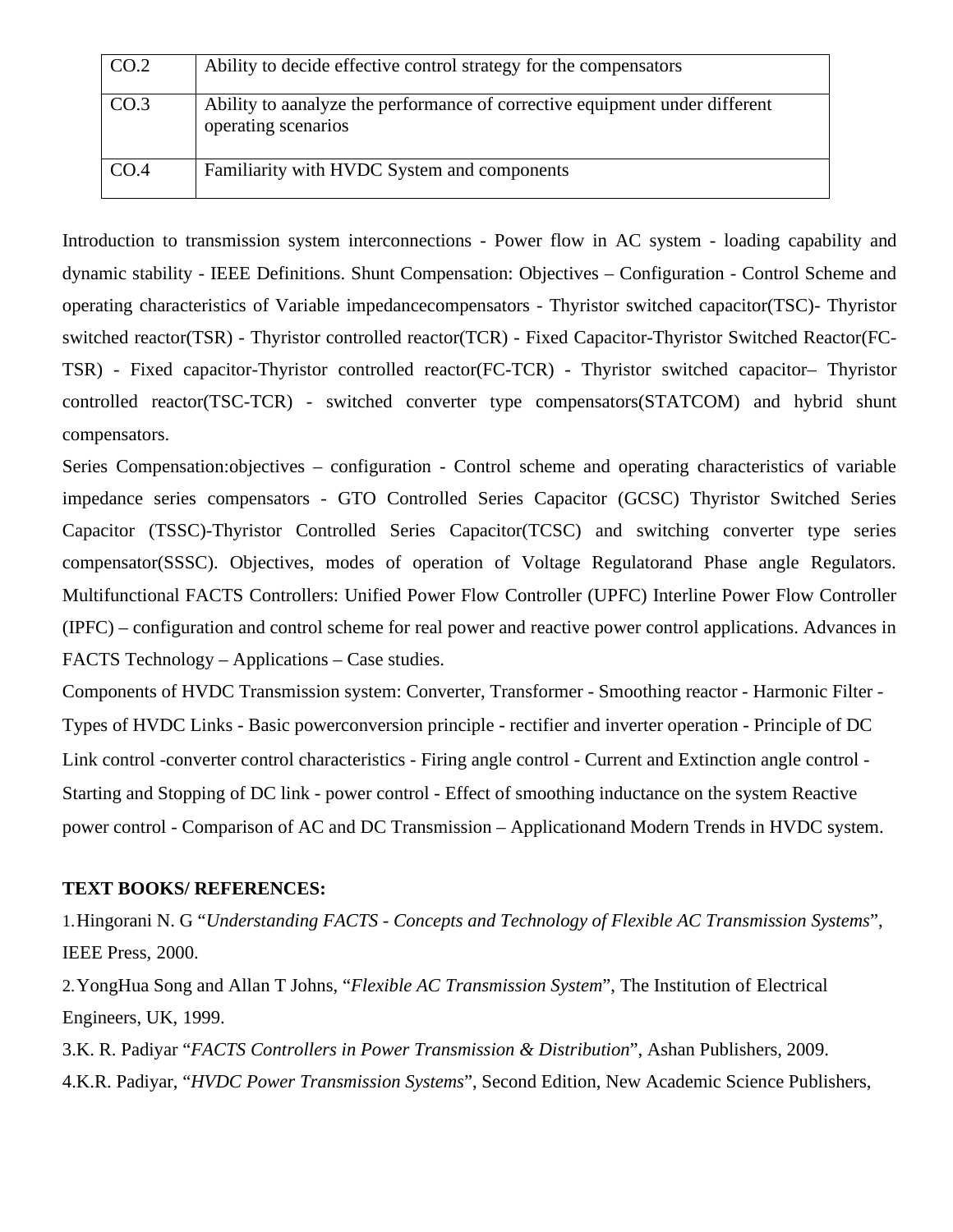2011

5.Vijay. K. Sood, "*HVDC and FACTS Controllers – Application of Static Converters in Power Systems*", Kluwer Academic Publishers, Massachusetts, 2004.

# **19RE704 AERODYNAMICS AND WIND TURBINES 3-0-0-3**

#### **Course Objectives:**

- Learn aerodynamics principles and design aspects adopted in design of wind turbine blades.
- estimate the aerodynamic performance of wind turbines.

### **Course Outcome(CO)**

| CO.1 | Understanding of basic terminologies and concepts in aerodynamics                                                      |
|------|------------------------------------------------------------------------------------------------------------------------|
| CO.2 | Ability to understand and apply potential flow theory to various two dimensional problems                              |
| CO.3 | Knowledge of Prandtl's lifting line theory and ability to apply it for finite wings and rotor<br>blades                |
| CO.4 | Ability to estimate the aerodynamic performance of wind turbines; know methodologies to<br>design wind turbine rotors. |

Basic equations: Continuity, momentum and energy equations. Application of momentum equation.Calculation of drag on two -dimensional body.Inviscid, incompressible flow: Theoretical solutions of potential flow past different bodies. d' Alembert's paradox.

Incompressible flow over aerofoils, aerofoil nomenclature, characteristics, vortex sheet, kutta condition.Kelvin's Circulation Theorem.Classical thin aerofoil theory, Symmetric and cambered aerofoils, Basic design concepts.Prandt's Lifting line Theory. Numerical source panel and vortex panel methods. Stream tube model, linear momentum theory.

Wind Turbines: Types, Rotor elements; Horizontal and vertical axis wind turbines, slip stream theory. Calculation of axial thrust and efficiency, Pitch and stall regulation. Lift and drag coefficients; thrust and torque calculations, Tip losses, Characteristics of horizontal axis wind turbines and power curve. Concepts of blade design. Wind pumps. Matching of pump and turbine characteristics.

### **TEXT BOOKS/ REFERENCES:**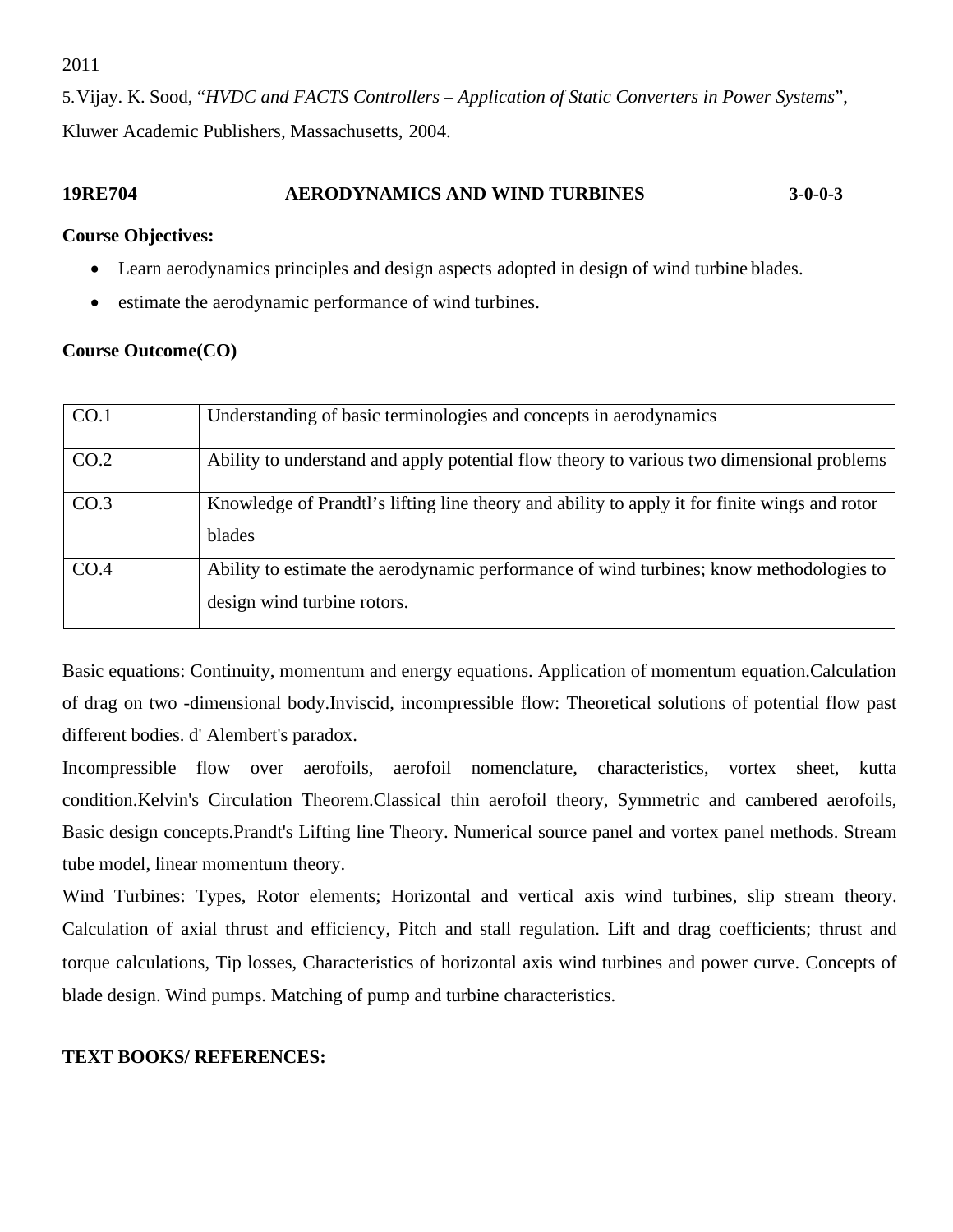- 1. DNV- Riso, "*Guidelines for Design of Wind Turbines*", Second Edition, Riso National Laboratory, Denmark,2002.
- 2. Martin O. L. Hansen, "*Aerodynamics of Wind Turbine*", James & James (Science Publishers)Ltd., London,2000.
- 3. Lysen, E. H., "*Introduction to Wind Energy*", CWD Report 82-1, Consultancy Services Wind Energy Developing Countries, The Netherlands, May 1983.
- 4. Erich Hau, "*WindTurbines Fundamentals, Technologies, Application and Economics*", Springer-Verlag Berlin -Heidelbeg, 2000.

# **19RE705 WIND ELECTRIC GENERATORS 3-0-0-3**

### **Course Objectives:**

- Learn principles, characteristics, modelling and performance analysis of different topologies of wind turbine generators
- Familiarize with enabling FRT capability, grid code compliance, MPPT, WT-generator matching, etc.

| CO.1 | Understanding of principles and characteristics of wind turbines and electric generators |
|------|------------------------------------------------------------------------------------------|
| CO.2 | Modeling and analysis of different types of generators used in WTG                       |
| CO.3 | Understanding of power quality issues in WTG and remedies                                |
| CO.4 | Understanding of FRT issues in WTG, enabling FRT capability and grid code compliance     |
| CO.5 | Concepts of performance improvement of WTG like MPPT, WT-generator matching, etc.        |

### **Course Outcome(CO)**

Status of Wind Power Technologies - Wind Turbine Generator Topologies- Wind turbine characteristics and controls.

Induction generator - Squirrel cage and slip ring machines, equivalent circuit, Torque-slip characteristics, Real and reactive power, self-excited and grid connected systems, Generalized model of electrical machines-Clarke's and Park's transformation, modeling in synchronous reference frame. Doubly fed inductiongenerators- Brush type and Brushless types, four quadrant operation, modeling and Control of Doubly-fed Induction Generators for Wind Turbines, Rotor side converter, Grid side converter.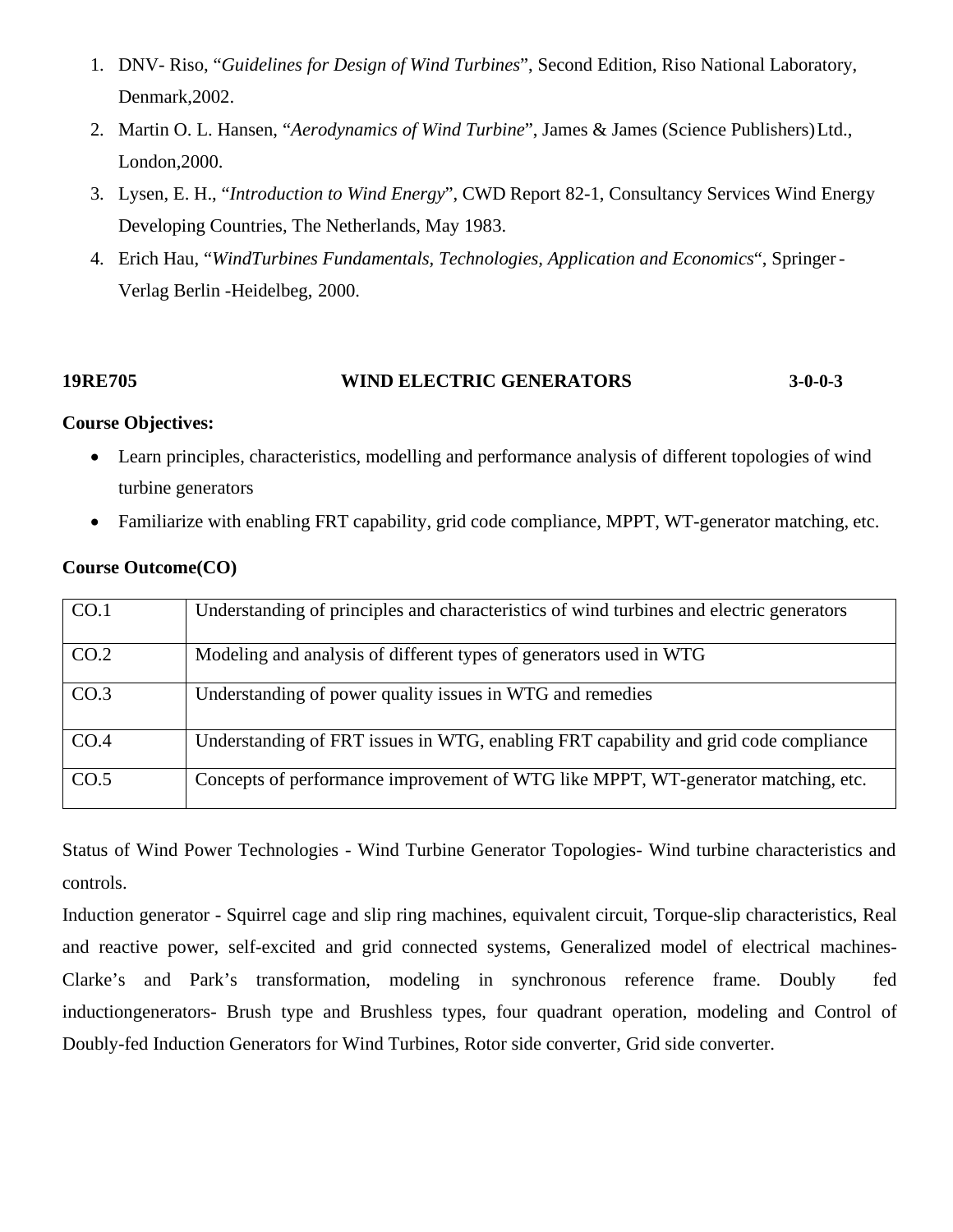Synchronous generators-Wound type and permanent magnet types, power angle characteristics, Real and reactive power, Salient and Non salient poles;Modeling and control of Full-scale Converter Wind Turbine Generator-Clustering based Wind Turbine Generator Model Linearization-Adaptive Control of Wind Turbines for Maximum Power Point Tracking-Distributed Model Predictive Active Power Control of Wind Farms with and without energy storage-Model Predictive Voltage Control of Wind Power Plants-Control of Wind Farm Clusters- Challenges with Wind Power Integration -Grid Code Requirements for Wind Power Integration-Power quality issues with grid connected wind electric generators; Reactive power compensation; Harmonics; Voltage unbalance; Voltage flicker; Voltage sag; Fault Ride Through Capability-Low Voltage Ride Through Capability, Grid Code; Voltage Operating Range , Frequency Operating Range and Frequency Response, Methods to improve performance of WTG- Fault Ride Through Enhancement of VSC-HVDC Connected Offshore Wind Power Plants-Power Oscillation Damping from VSC-HVDC-connected Offshore Wind Power Plants.

### **TEXT BOOKS/ REFERENCES:**

- 1. Qiuwei Wu, Yuanzhang Sun, "Modeling and Modern Control of Wind Power", IEEE press, John Wiley & Sons Ltd,2018
- 2. J.F.Manwell, J.G.McGowan and A.L.Rogers, "*Wind Energy Explained-Theory, Design and Application*", John Wiley and Sons Ltd., 2009.
- 3. Olimpo Anaya Lara, Nick Jenkins, JanakaEkanayaka, Phill Cartwright and Mike Hughes, "*Wind EnergyGeneration-Modeling and Control*", John Wiley and Sons Ltd., 2009.
- 4. M.GodoySimoes and Felix A.Farret, "*Renewable Energy Systems-Design and Analysis With InductionGenerators*", CRC Press, 2004.
- 5. Fernando D.Bianchi, Hernan De Battista and Ricardo J.Mantz, "*Wind Turbine Control Systems-Principles,Modelling and Gain Scheduling*", Springer-Verlag London Ltd., 2007.
- 6. Joshua Earnest and Tore Wizelius, "*Wind Power Plants and Project Development*", PHI, 2011.

### **19RE706 APPLIED COMPUTATIONAL FLUID DYNAMICS 3-0-0-3**

#### **Course Objectives:**

- Learn concepts of fluid mechanics and heat transfer
- Apply CFD techniques in thermal systems.
- Apply CFD techniques in the modelling of wind power.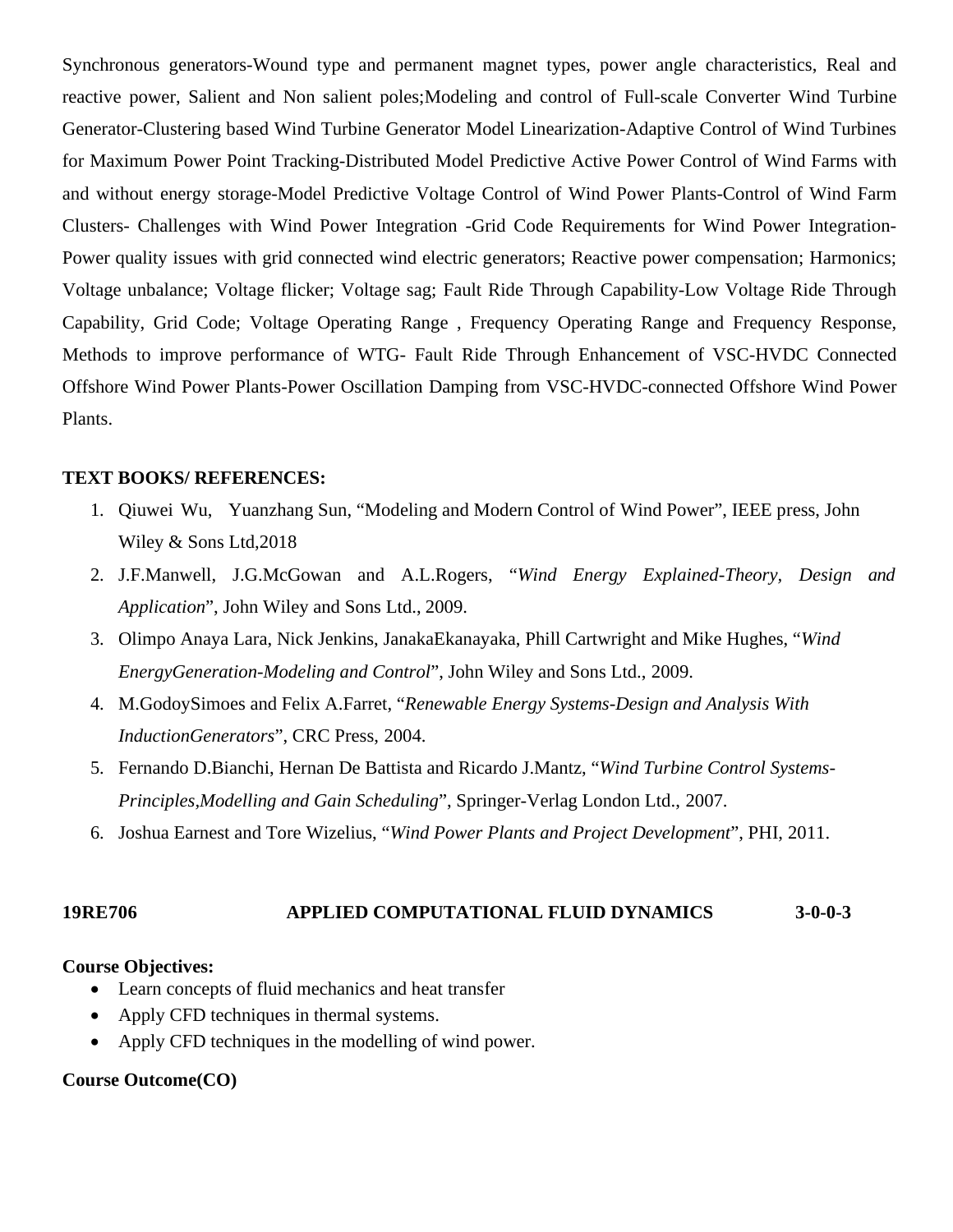| CO.1 | Ability to apply concepts of fluid mechanics and heat transfer |
|------|----------------------------------------------------------------|
| CO.2 | Ability to analyze the discretization methods                  |
| CO.3 | Ability to analyze different schemes in finite element methods |
| CO.4 | Ability to evaluate thermal systems using CFD techniques       |
| CO.5 | Ability to apply CFD techniques in wind power modeling         |

Introduction: Models of fluid flow, Governing equations, continuity equation, momentum equation, Initial and boundary conditions. Discretization: Introduction to finite differences,Differences equation, Forward, backward and central difference schemes; explicit and implicit methods. Errors and Analysis of stability, Upwind schemes. Finite volume analysis. CFD Techniques: Lax-Wendroff technique, Mac Cormack's technique. Alternating direction implicit technique. Pressure correction technique: Philosophy of pressure correction method, pressure correction formulae, SIMPLE algorithm. Application: Design optimization of turbine blade profile, CFD Modeling of wind farms (any one technique).

## **TEXT BOOKS/ REFERENCES:**

1.John D. Anderson, "*Computational Fluid Dynamics*",McGraw Hill Higher Education, 1995.

2.Joel H. Ferziger and MilovanPeric, "*Computational Methods for Fluid Dynamics*",Springer, 2001.

3.K. Muralidhar and T. Sundararajan, "*Computational Fluid Flow and Heat Transfer*", Narosa Publication, 1995.

### **19RE707 ENERGY STORAGE SYSTEMS 3-0-0-3**

### **Course Objectives:**

- Familiarize with various energy storage systems
- Design and model different types of energy storage systems for RE applications
- Evaluate performance of various storage systems in various applications.

| CO.1 | Familiarity with various energy storages systems.          |
|------|------------------------------------------------------------|
| CO.2 | Ability to evaluate performance of various storage systems |
| CO.3 | Ability to model different types of energy storage systems |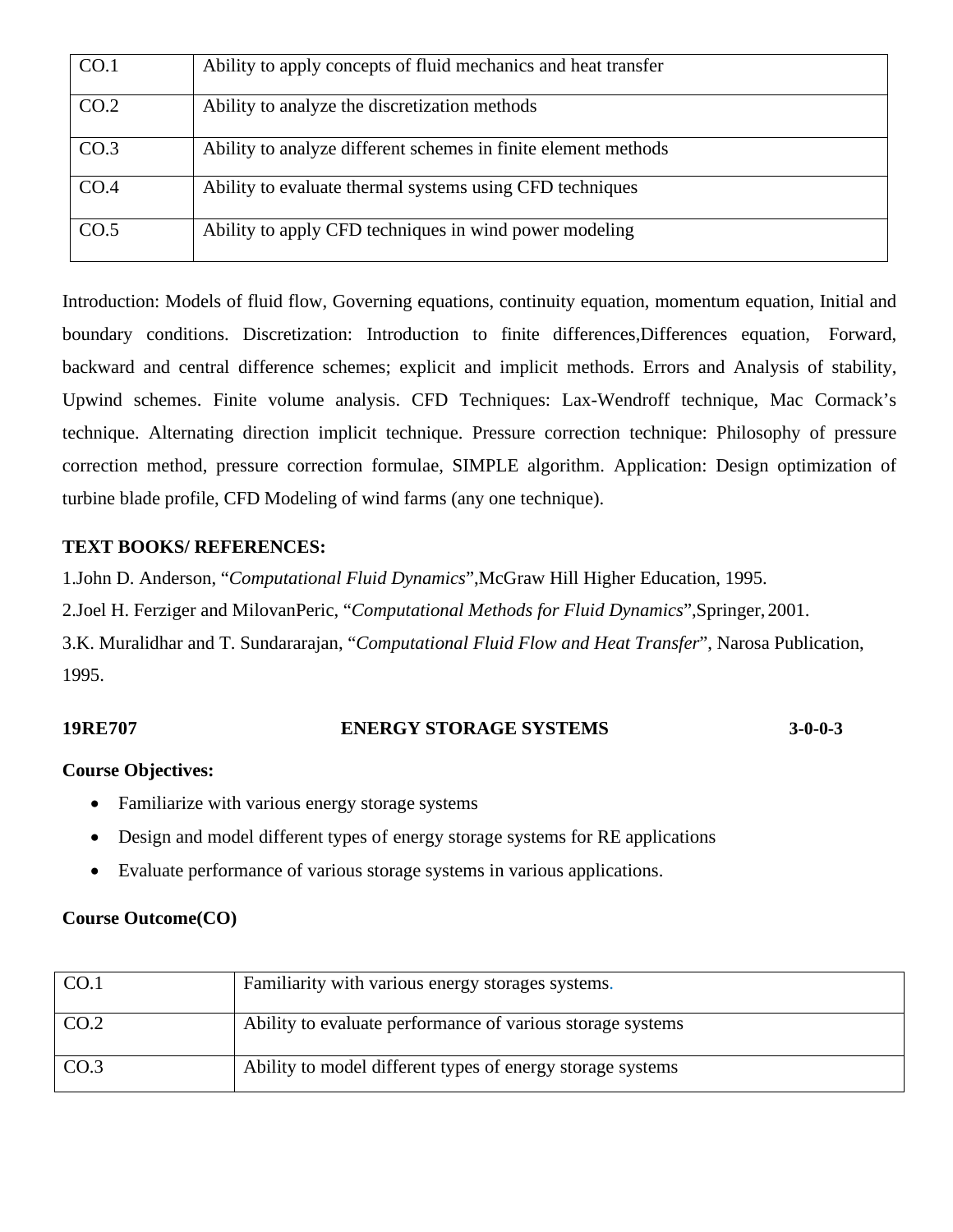| CO.4 | Ability to design Energy Storage Systems for various applications |
|------|-------------------------------------------------------------------|
|      |                                                                   |

Introduction, Thermal Energy Storage, Energy Storage in Organic Fuels, Mechanical Energy Storage, Pumped Hydro Storage, Electromagnetic Energy Storage, Capacitor and Magnetic Systems, Super Conducting Magnetic Energy Storage, Electrochemical Energy Storage,Smart Energy Management - HighCurrent Density Battery charging techniques with Battery management system, Hybrid charging techniques in Electric vehicles, Hydrogen and synthetic fuels, Fuel Cells, Consideration on the choice of Energy Storage Systems, Integration of Energy Storage Systems, Optimizing Regimes for Energy Storage in Power Systems, Distributed energy storage with grid interface.

## **TEXT BOOKS/ REFERENCES:**

1. Robert A. Huggins, "*Energy Storage*", Springer New York Heidelberg Dordrecht London, 2010.

2. A. Ter-Gazarian, "*Energy Storage for Power Systems*", IET Energy Series 6, London, 2008.

3. Richard Baxter, "*Energy Storage – A Non-Technical Guide*", Penn Well, Oklahoma, 2006.

4. Ralph Zit, "*Energy Storage- A New Approach*", Wiley – Scrivener, Wiley Publishers, 2010.

5. Ahmed FaheemZobaa, "*Energy Storage – Technologies and Applications*", In Tech Publisher, 2013.

#### **19RE708 SMART GRID 2-1-0-3**

# **Course Objectives:**

- To be aware of the significance and requirements of smart grid
- To familiarize with communication technologies and real time monitoring schemes
- To learn phasor and frequency estimation
- To familiarize with standards and regulations for SG
- To design smart solutions for power systems

| CO.1 | Understanding the background of evolution of smart grid                                    |
|------|--------------------------------------------------------------------------------------------|
| CO.2 | Familiarity with communication technologies and real time monitoring schemes of smart grid |
| CO.3 | Familiarity with energy storage and its management on SG                                   |
| CO.4 | Familiarity with performance analysis tools for SG                                         |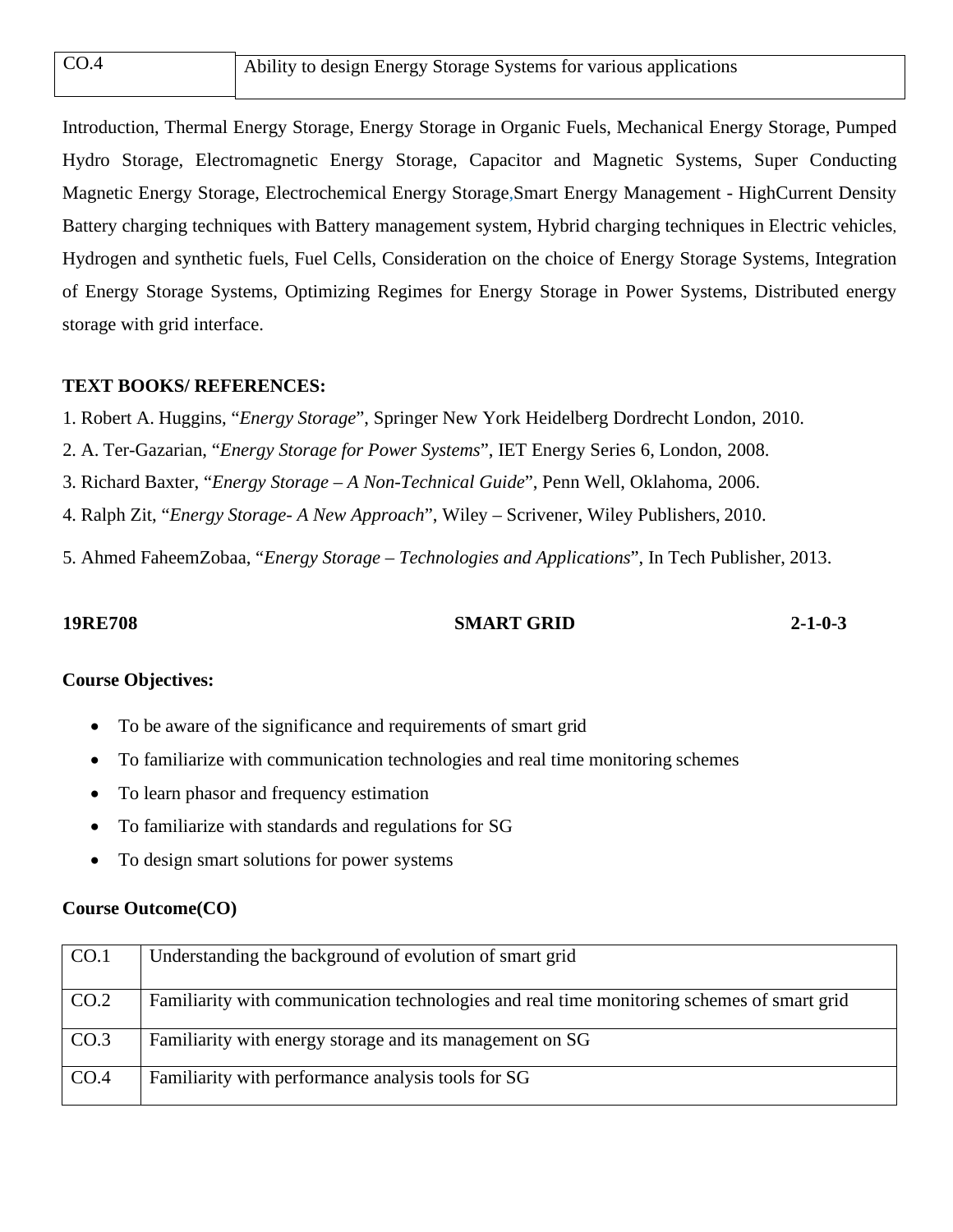Smartgrid definition,Smartgrid vs conventional grid,SmartGrid technologies -Power system and ICT in Generation,Transmission and Distribution.Basic understanding of power systems. Evolution of power electronics in power system applications, Smart Grid features (Distributed generation, energy storage, Demand Dispatch,Demand Response, Advanced Metering Infrastructure,Wide Area Monitoring System, Wide Area Control System.Sensors - CT, PT, Devices – Intelligent Electronic Device, Phasor Measurement Unit,Phasor Data Concentrator, relays, Demand Response Switch.Communication- Standards, Technology and protocols. Energy management on smart grid – Energy Management System, Dynamic energy storage management, Real time monitoring systems, concepts of cloud and IoT. IoT applications in power system – IoT on microgrids; IoT for RE generation control, load management, dynamic pricing etc; IoT for domestic prosumers.

#### **TEXT BOOKS / REFERENCES:**

- 1. James Momoh, "*Smart Grid: Fundamentals of Design and Analysis*", Wiley‐IEEE Press, March 2012.
- 2. JanakaEkanayake, Nick Jenkins, KithsiriLiyanage, Jianzhong Wu and AkihikoYokoyama, "*SmartGrid:Technology and Applications*", Wiley, February 2012.
- 3. NouredineHadjsaïd and Jean‐Claude Sabonnadière, "*Smart Grids*", Wiley‐ISTE, May 2012.
- 4. Ali Keyhani and Muhammad Marwali, "*Smart Power Grids 2011*", Springer, 2011.
- 5. Mini S. Thomas, John Douglas McDonald,"*Power System SCADA and Smart Grids*",CRC Press, April 2015.
- 6. Vijay Madisetti and ArshdeepBahga, "*Internet of Things: A Hands-on Approach*", Hardcover Import, 2014.

#### **19RE709 ELECTROCHEMICAL ENERGY SYSTEMS 3-0-0-3**

**Course Objectives:**

• **Learn the functionality, operation and standards involved in various electrochemical devicesused in support of renewable energy.**

| CO.1 | Understanding of the background of electrode potential and emf generation |
|------|---------------------------------------------------------------------------|
| CO.2 | Familiarity with the primary and secondary batteries                      |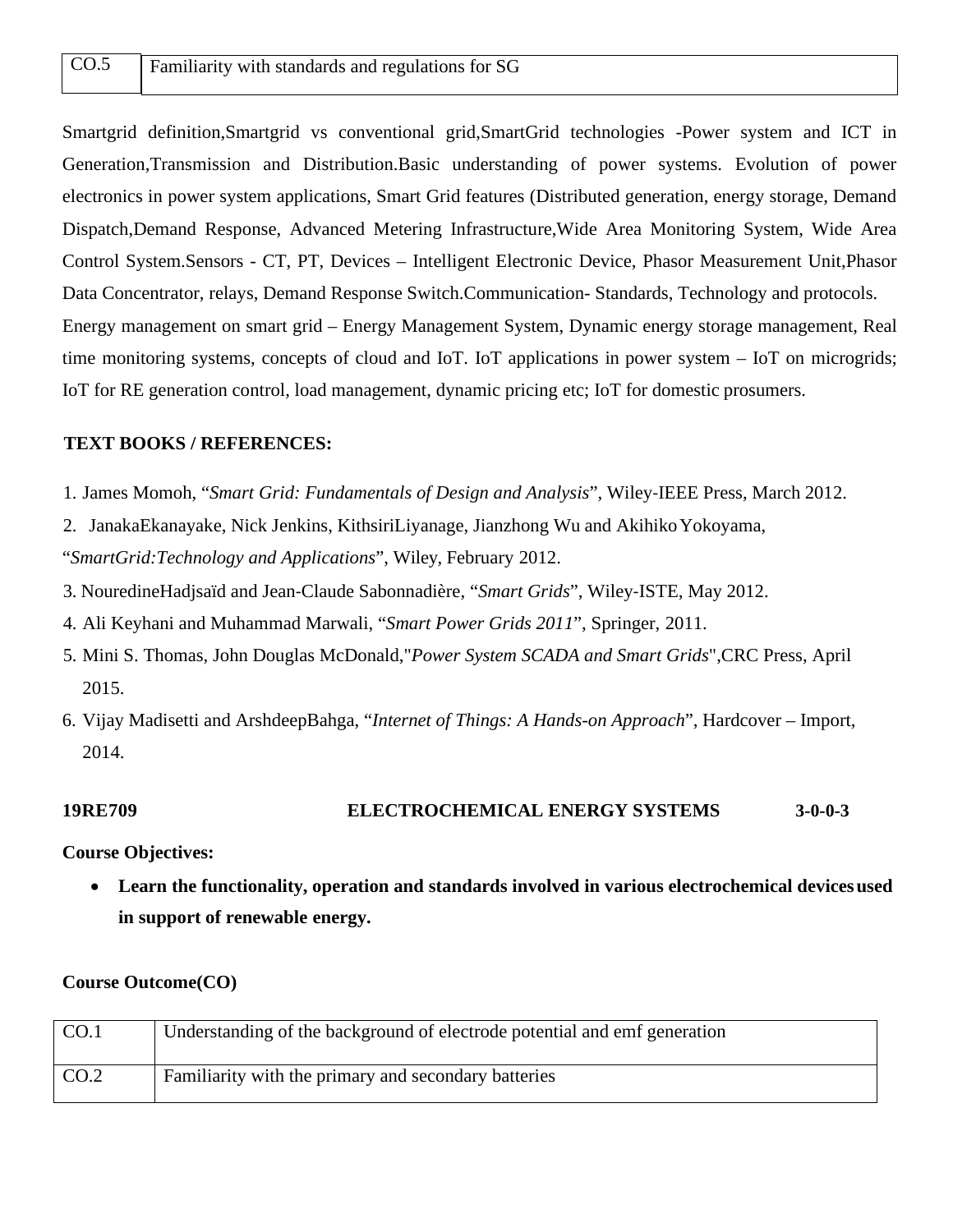| CO.3 | Understanding the operation, different types and working principle of fuel cell         |
|------|-----------------------------------------------------------------------------------------|
| CO.4 | Familiarity with the various international standards and performance characteristics of |
|      | electrochemical devices                                                                 |

Background Theory: Origin of potential –electrical double layer – reversible electrode potential-emf seriesreference and indicator electrodes - Nernst equation – Butler-Volmerequation - Activation, concentration and IR overpotentials - Tafel plots - Primary and secondary batteries: The chemistry,

fabrication and performance aspects, packing classification and rating of zinc and lithium primary batteries-Lead acid, nickel, silver and lithium ion secondary batteries-VRLA batteries-Sodium-beta and Redox batteries for vehicles - Thermally activated reserve batteries.

Fuel Cells: Working principle, fabrication of electrodes and other components, and environmental aspects of Proton Exchange Membrane Fuel Cells, Alkaline fuel cells, Phosphoric acid, Solid oxide, Molten carbonate, Direct methanol fuel cells - Reformation clean up and storage for hydrogen –Testing and Assessment of Batteries - Shelf life and service life– effect of temperature and pressure – effect of aging –memory effect – test conditions, mechanical and environmental, load and electromagnetic compatibility testing. Selected international standards – performance characteristics –Peuckert discharge curves, Ragone plots, Supercapacitors.

## **TEXT BOOKS/ REFERENCES:**

1.Dell, Ronald M Rand and David AJ, "*Understanding Batteries*", Royal Society of Chemistry, 2001.

2.M. AuliceScibioh and B. Viswanathan, "*Fuel Cells – Principles and Applications*", University Press, India, 2006.

3.F. Barbir, "*PEM Fuel Cells: Theory and Practice*", Elsevier, Burlington, MA, 2005.

4.David Linden and Thomas B Reddy, "*Handbook of Batteries*", Third Edition, McGraw-Hill, 2001.

5.DerekPletcher and Frank C. Walsh, "*Industrial Electrochemistry*", Blackie Academic and Professional, 1993.

# **19RE710 PROJECT MANAGEMENT 3-0-0-3**

# **Course Objectives:**

- Familiarize with determinants of operations system
- Handle project execution tools and techniques, recognize various project network problemsand solve, and, study operational issues of project organizations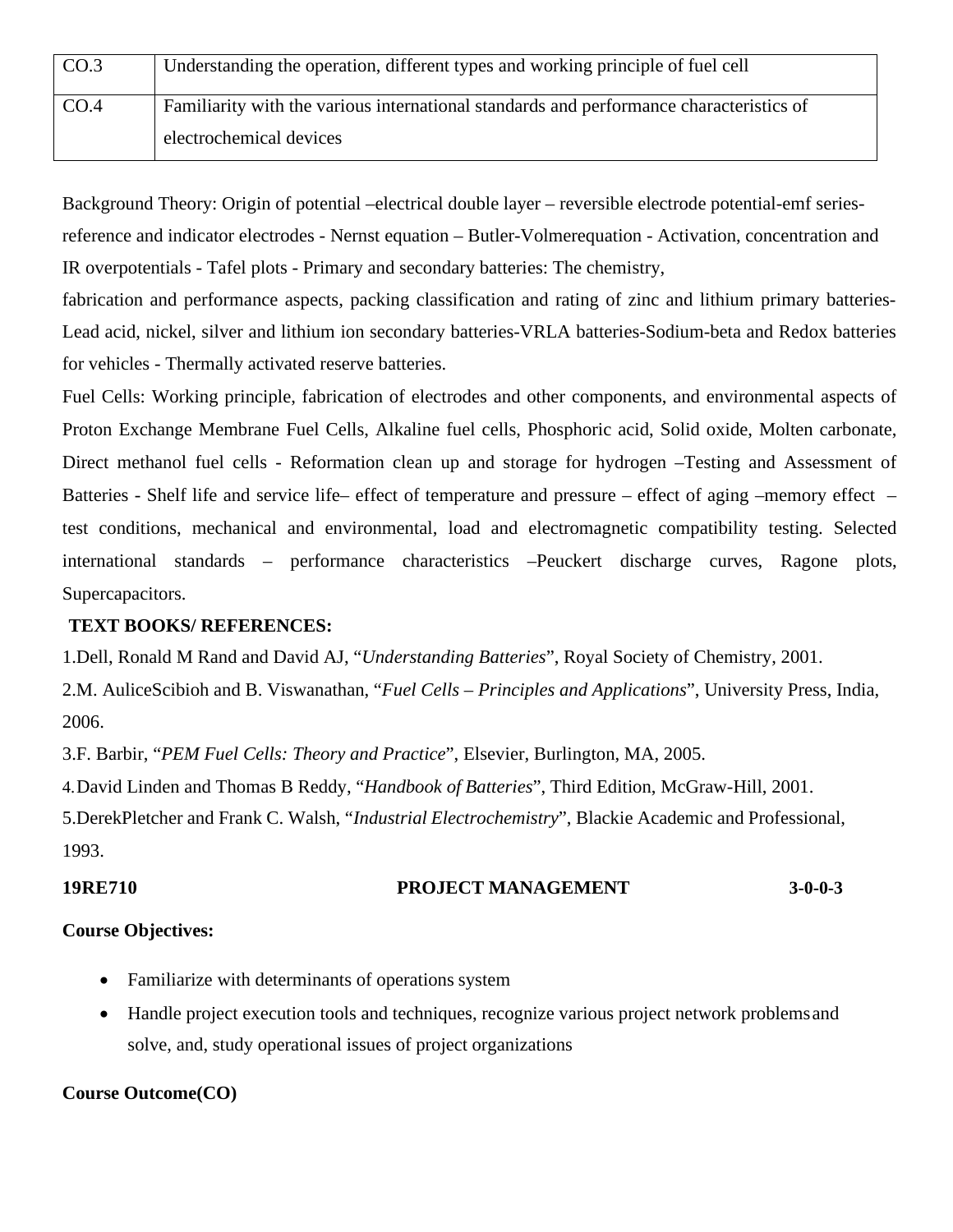| CO.1 | Understanding of differences between past and present methods of managing projects.                                                               |  |  |  |
|------|---------------------------------------------------------------------------------------------------------------------------------------------------|--|--|--|
| CO.2 | Ability to identify and recommend the determinants of effective and efficient use of an<br>operations system.                                     |  |  |  |
| CO.3 | Skill in using the project execution tools and techniques.                                                                                        |  |  |  |
| CO.4 | Ability to recognize various kinds of project network problems and identify appropriate<br>quantitative analytical tools to solve those problems. |  |  |  |
| CO.5 | Ability to analyze and evaluate operational issues of project organizations.                                                                      |  |  |  |

Project Life Cycle Concept; Nature of Project Management: An overview of Project Management. Scope Management. PM tools & techniques: using MS Project: a) Time b) Resources, c) Cost, d) Updating. Project Feasibility.Project Appraisal and Simulation.Project Accounts. Project Design: Detailed Project Report. Project Execution: Procurement, Project Control, Earned Value Construction Resource Plan, Engineering Management, Site Management, Project Reviews Role of Agencies. Behavioural aspects of PM: PM Organization, Project Teams, Project leadership. Project Quality Management. Project Management Information System. Project Risk Management.Project Termination. Project Evaluation.PM Case Study.

# **TEXT BOOKS/ REFERENCES:**

1.Meredith, Jack R, Samuel J and Mantel Jr., "*Project Management- A Managerial Approach*", JohnWiley, 1995.

2.Klastorin Ted, "*Project Management, Tools, and Trade-offs*", John Wiley, 2004.

3.Mantel, Meredith, Shafer and Sutton A, "*Core Concepts of Project Management*", John Wiley, 2001.

# **19RE711 ENERGY FORECASTING AND MODELING 3-0-0-3**

# **Course Objectives:**

- Develop energy system models for short term and long term forecasting
- Develop energy optimization models for different scenarios and use in energy

# **Outcome(CO)**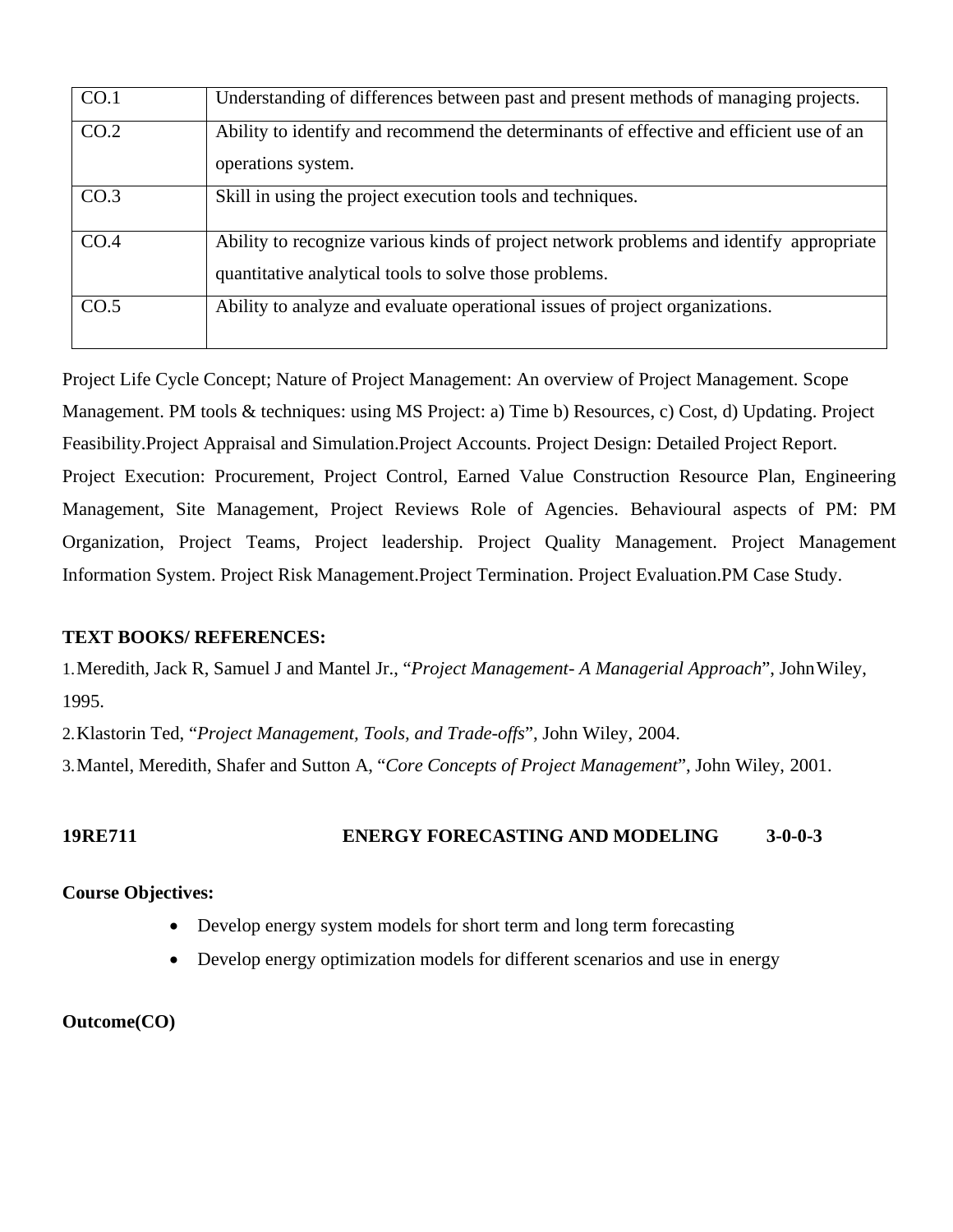| CO.1 | Understanding of the scenario of energy management and forecasting relevant to climatic<br>change mitigation.         |
|------|-----------------------------------------------------------------------------------------------------------------------|
| CO.2 | Ability to develop different energy system models for short term and long term forecasting.                           |
| CO.3 | Ability to quantify the sensitivity of different energy system models according to forecast<br>accuracy               |
| CO.4 | Knowledge on various optimization techniques and development of energy optimization<br>models for different scenarios |
| CO.5 | Ability to simulate various energy forecasting models with different optimization methods.                            |

Energy Scenario: Role of energy in economic development and social transformation: Energy & GDP, GNP and its dynamics-Energy Sources and Overall Energy demand and Availability-Energy Consumption in various sectors and its changing pattern-Status of Nuclear and Renewable Energy: Present Status and future promise.

Forecasting Model: Forecasting Techniques-Regression Analysis-Double Moving Average-Double Experimental Smoothing-Triple Exponential Smoothing– ARIMA model-Validation techniques–Qualitative forecasting–Delphi technique-Concept of Neural Net Works.

Optimization Model: Principles of Optimization-Formulation of Objective Function -Constraints-Multi Objective Optimization–Mathematical Optimization Software–Development of Energy Optimization Model - Development of Scenarios– Sensitivity Analysis.

# **TEXT BOOKS / REFERENCES:**

1.S. Makridaki s, "*Forecasting Methods and Applications*", Wiley 1983.

2.Yang X.S., "*Introduction to Mathematical Optimization: From Linear Programming to Metaheuristics*", Cambridge, Int. Science Publishing, 2008.

3. Armstrong, J.Scott (ed.),"*Principles of Forecasting: A Hand Book for Researchers andPractitioners*", Norwell, Masschusetts: Kluwer Academic Publishers.2001

# **19RE712 OCEAN ENERGY CONVERSION 3-0-0-3**

### **Course Objectives:**

- Recapitulate concepts of thermodynamics and apply in refrigeration cycles.
- Learn ocean thermal, tidal and wave energy conversion technologies and the performance evaluation
- Study ocean bio-energy resources and ocean geothermal energy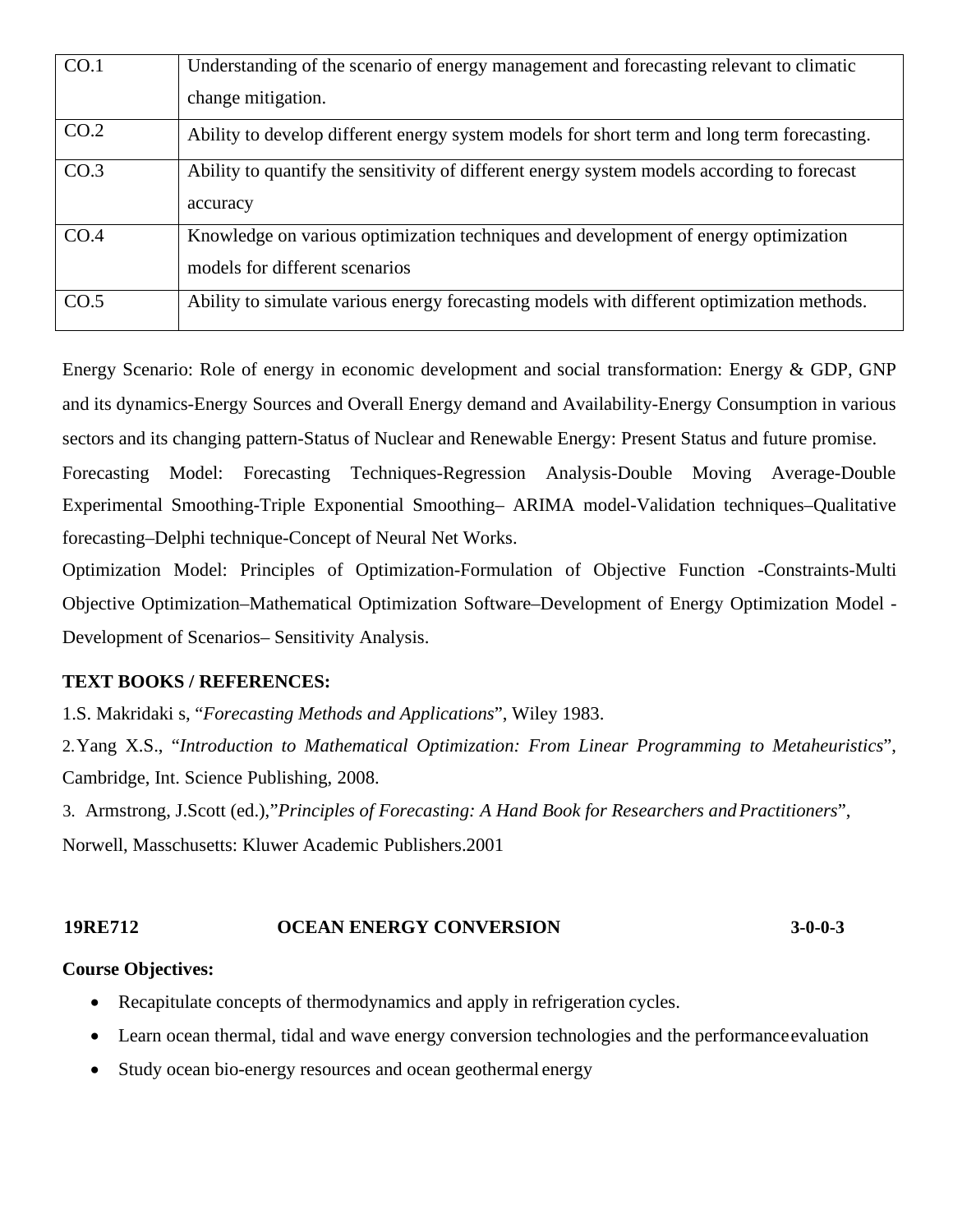| CO.1 | Ability to apply concepts of thermodynamics in power and refrigeration cycles  |  |  |  |
|------|--------------------------------------------------------------------------------|--|--|--|
| CO.2 | Understanding of ocean energy resources                                        |  |  |  |
| CO.3 | Ability to analyze and evaluate ocean thermal energy conversion methods        |  |  |  |
| CO.4 | Ability to analyze the tidal energy conversion systems                         |  |  |  |
| CO.5 | Ability to analyze and compare various ocean wave energy converters            |  |  |  |
| CO.6 | Ability to evaluate the ocean bio-energy resources and ocean geothermal energy |  |  |  |

Fundamentals of thermodynamic cycles – power and refrigeration cycles – Rankine cycle – components of a power plant – cogeneration; Ocean Energy – Environmental impacts of ocean energy utilization – Ocean energy routes; Ocean Thermal Energy Conversion – Open and closed cycles for operation – Efficiencies of OTEC plants and their influence on plant size – Cogeneration of electricity and fresh water from open cycle OTEC; Tidal Energy –Origin of tides – Single basin and Double basin systems – Tidal plants in India and around the world in operation;

Wave energy – Parameters of progressive wave – Equation of wave – Energy and power in ocean waves -Types of wave energy convertors – Dolphin-Buoy type, Oscillating float-air pump type, three-raft type converters; Ocean biomass energy – Principal marine bio-energy resources – Kelp bio-energy conversion process; Ocean Geothermal Energy – Availability and limitations – Conversion methods.

# **TEXTBOOKS/ REFERENCES:**

- 1. M. M. El-Wakil, "*Power Plant Technology*", McGraw Hill, 2010
- 2. A. W. Culp Jr, "*Principles of Energy Conversion*", McGraw Hill, 2001
- 3. RH Charlier, Charles W Finkl, " *Ocean ENERGY: Tide and Tidal Power*", Springer, 2009.
- 4. W H Avery, Wu, "*Renewable Energy from the Ocean – A guide to OTEC*", Oxford University Press, 1994.
- 5. Joao Cruz, "*Ocean Wave Energy – Current Status and Future Prospectives*", Springer, 2008.

# **19RE713COMPUTATIONAL OPTIMIZATION THEORY – LINEAR AND NON-LINEAR METHODS 3-0-0-3**

# **Course Objectives:**

- Learn linear and non-linear optimization methods
- Solve engineering problems by applying linear and non-linear optimization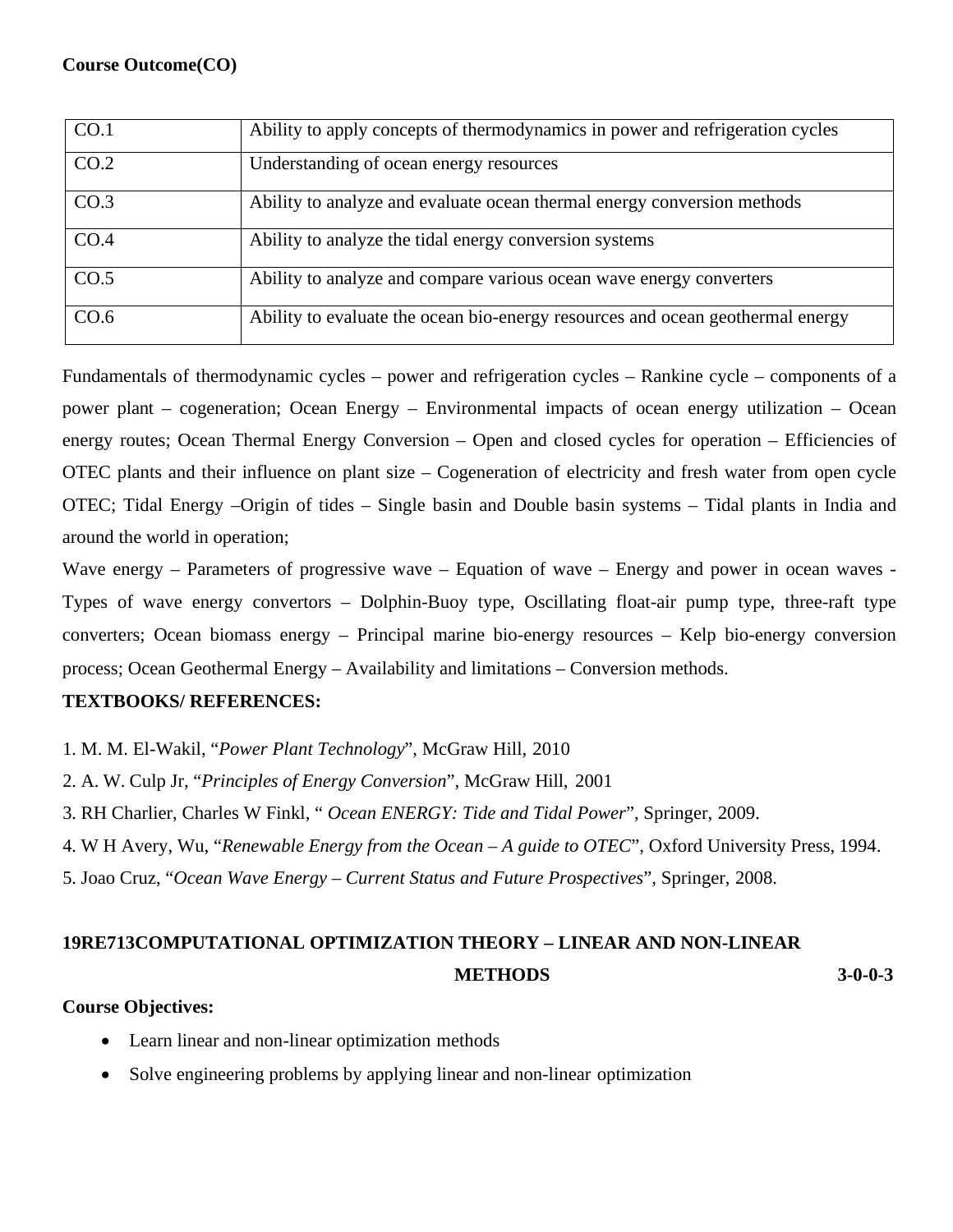| CO.1 | Understanding different types of Optimization Techniques in engineering problems.                                   |
|------|---------------------------------------------------------------------------------------------------------------------|
| CO.2 | Knowledge of gradient based Optimizations Techniques in single variables as well as<br>multivariables (non-linear). |
| CO.3 | Ability to apply linear programming, transportation problems and interior point methods on<br>real world problems   |
| CO.4 | Ability to solve engineering problems by applying Linear and Non-Linear optimization<br>techniques                  |

Single Variable optimization - Optimality criteria,Bracketing methods- Exhaustive search method, Bounding phase method, Region elimination methods - Interval halving, Fibonacci search, Golden section search, Point estimation, Successive quadratic search, Gradient, Newton Raphson, Bisection, Secant and Cubic search method.

Multivariable Optimization - Optimality criteria, Gradient based methods - Steepest descent, Conjugate direction, Conjugate gradient, Newton's, Levenberg Marquardt, Quasi Newton, Variable metric and BFGS method. Constrained Optimization - Karush-Kuhn-Tucker optimality criteria, Direct methods - Frank-Wolfe method, Cutting plane method, Method of feasible direction - Gradient projection method, Indirect methods-Transformation techniques,Penalty function methods for mixed equality and inequality constraints. Geometry of Linear programming problems, Simplex methods, Duality in Linear programming, Markov Chain Monte Carlo Methods, Dynamic Programming in the context of graph theory applications.

Transportation problems. Interior Point methods - Primal-Dual Path-FollowingAlgorithm, Primal-Dual Model, Duality Theory and the Central Path, Primal-Dual Newton Method, Strategies in Path-following Algorithms, Self-Regular Functions and their Properties, Primal-Dual Algorithms Based on Self-Regular Proximities.

# **TEXT BOOKS/ REFERENCES:**

1.S. S. Rao, "*Optimization Theory and Practice*", Fourth Edition, John Wiley and Sons, 2009.

2. Kalyanmoy Deb, "*Optimization for Engineering Design Algorithms and Examples*", Prentice Hall ofIndia, New Delhi, 2004.

3. Edwin K.P. Chong and Stanislaw H. Zak, "An Introduction to *Optimization*", SecondEdition,Wiley-Interscience Series in Discrete Mathematics and Optimization, 2004.

4. M. AsgharBhatti, "*Practical Optimization Methods: with Mathematical Applications*", SpringerVerlag Publishers, 2000.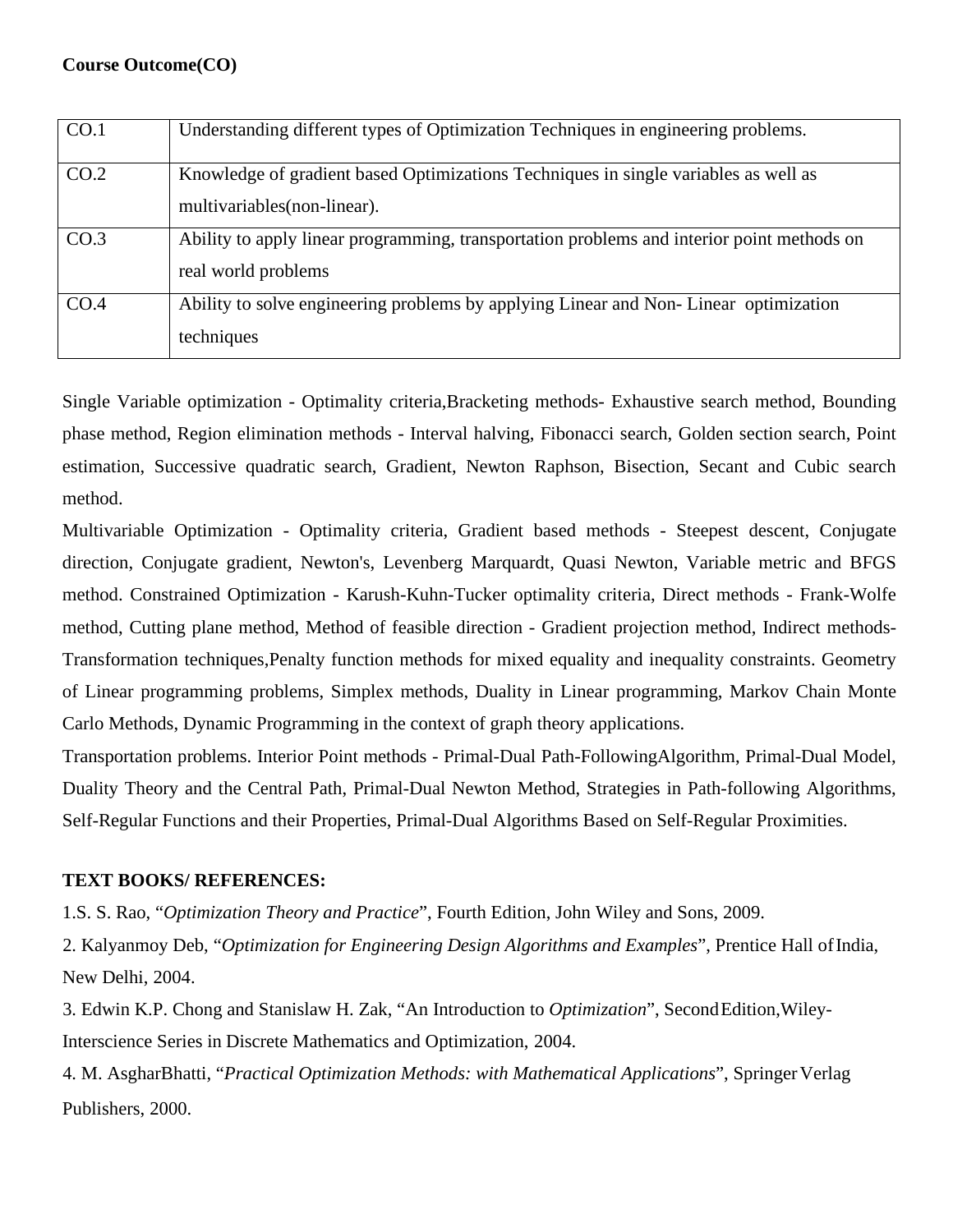#### **Course Objectives:**

- Analyze power quality issues and learn mitigation techniques.
- Design power quality improvement schemes and analyze the performance

#### **Course Outcome(CO)**

| CO.1 | Ability to identify sources and effects of various power quality issues.                                             |
|------|----------------------------------------------------------------------------------------------------------------------|
| CO.2 | Ability to a analyze the behaviour of power quality events and categorize them based on the<br>recommended standards |
| CO.3 | Ability to design and develop suitable mitigation techniques                                                         |
| CO.4 | Ability to a analyze the performance of power quality improvement schemes                                            |

Introduction to Electric Power Quality- Voltage Variations - Imbalances- Voltage Fluctuations- Distortion-Power Frequency variation.Power Quality measures and Indices: Sources of Voltage Sag- Calculation ofVoltage Sag/ Swell under faults- capacitor switching- motor starting- imbalance.Symmetrical Components-Simple protection methods.

Harmonic studies- Electric Circuit Analysis and power assessment under non-sinusoidal conditions- Fourier Analysis- FFT Analysis- Harmonic propagation in large Network.Effect of Harmonics on custom side and Utility side. Compensation Techniques- Shunt and Series Compensators - Static VAR Compensators-Harmonic filters. Case studies

#### **TEXT BOOKS/ REFERENCES:**

1.AlexanderKusko and Marc Thompson, "*Power Quality in Electrical Systems*", McGraw-Hill, 2007.

2.Ewald and Mohammad Masoum, "*Power Quality in Power Systems and Electrical Machines*", Elsevier Academic Press, 2008.

3.George G. Wakileh, "*Power System Harmonics-Fundamentals, Analysis and Filter Design*", Springer-Verlag, 2001.

4.Math J. Bollen, "*Understanding Power Quality Problems-Voltage Sags and Interruptions*", John Wiley and Sons, New Jersey, 2000.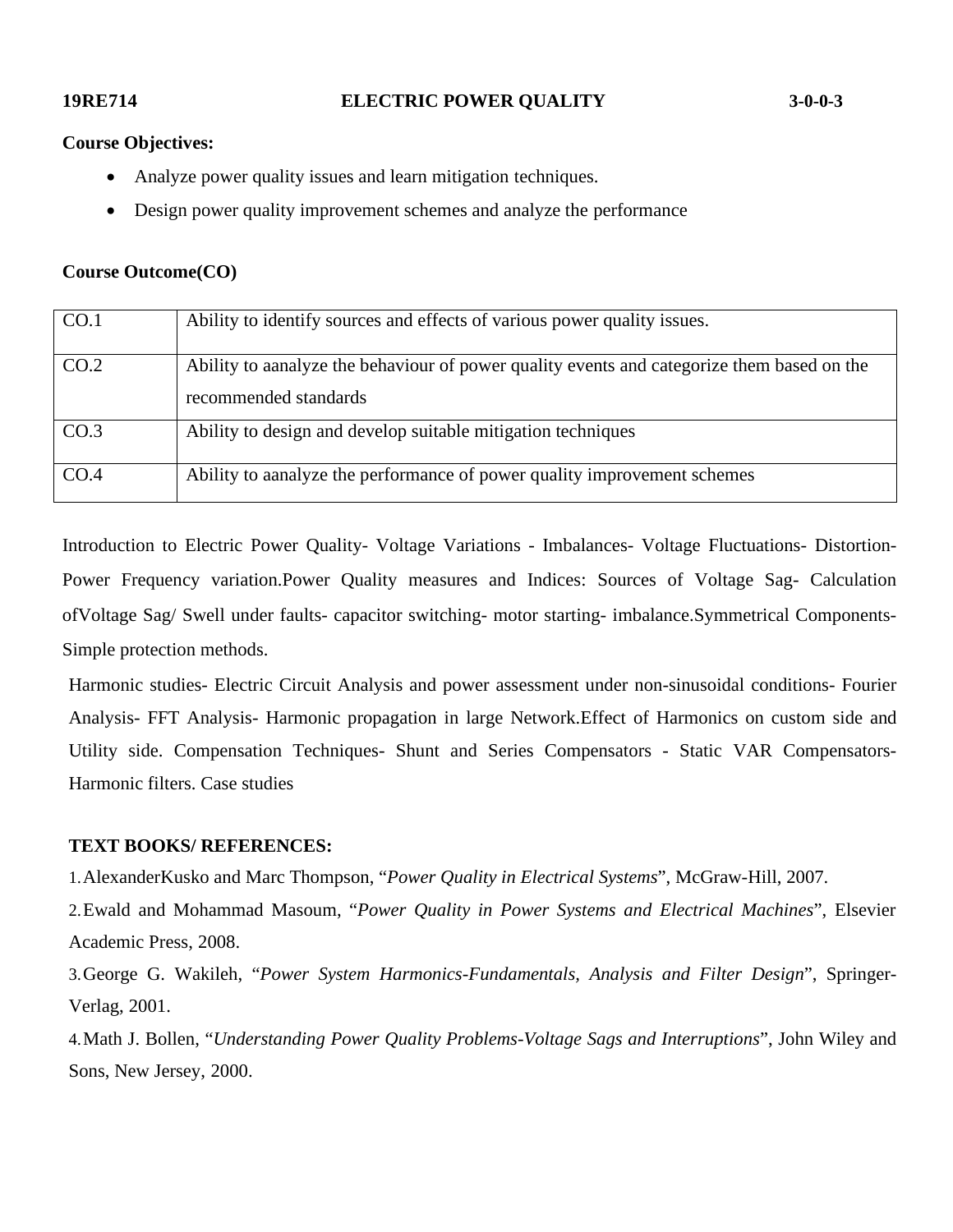5.EnriqueAcha and Manuel Madrigal, "*Power Systems Harmonics-Computer Modeling and Analysis*", John Wiley and Sons Ltd., 2001.

## **19RE715 DISTRIBUTED GENERATION 3-0-0-3**

#### **Course Objectives:**

- Review common DG technologies
- Design power electronic interfaces and energy storage for micro grid applications.
- Familiarize with policies and regulations

### **Course Outcome(CO)**

| CO.1             | Understanding of the background of promotion of DG and comparison of DG with<br>centralized generation |  |  |
|------------------|--------------------------------------------------------------------------------------------------------|--|--|
| CO.2             | Technical and general knowledge on wind, PV and hybrid systems                                         |  |  |
| CO <sub>.3</sub> | Familiarity and system design capability in power electronic interfaces                                |  |  |
| CO.4             | System design capability in micro grid with energy storage                                             |  |  |
| CO.5             | Understanding of policies and regulations                                                              |  |  |

Overview of Wind and Solar photovoltaic power generation system - Distributed Generation –Reasons for DG – Technical Impacts of DG – Economic impacts of DG – Barriers to DG development – Recommendation and guidelines to DG planningPower Electronic Interface for Photovoltaic energy conversion systems – Grid Connected Mode, Standalone mode – Design of converters, Sizing of battery storage system - Current controller for Grid connected PV system, Bidirectional converter, Power Conditioner – Control of converter for battery storage system. Power Electronic interface for wind energy conversion systems-SCIG, DFIG concept – Power converter topologies - Design of dual bi-directional converter with DC-link capacitance, Design of ac filter – inductor design, capacitor design – rotor side and grid side converter control, dc-link control - Grid Synchronization and Phase locking – intentional and unintentional islanding – Control of grid connected converters. Design of Hybrid wind-solar, and wind-hydro standalone systems with dual bi-directional converters: Case studies, Design and simulations

### **TEXT BOOKS/ REFERENCES:**